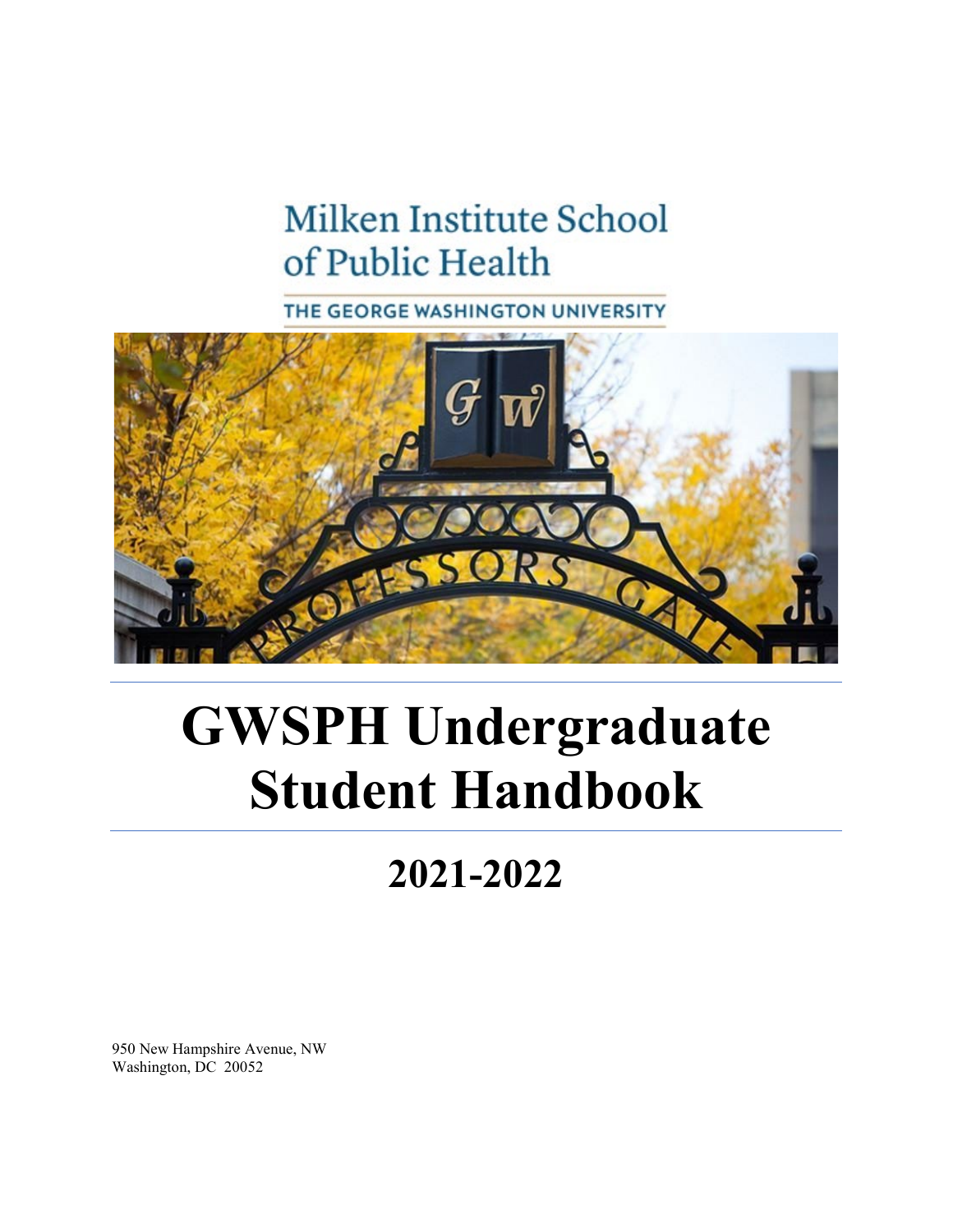The Undergraduate Student Handbook serves as a repository for policies and procedures that govern The Milken Institute School of Public Health (GWSPH) and students' academic rights and responsibilities. This handbook applies to all of the undergraduate students in the School, including all Majors and Minors. Students are expected to become familiar with these policies and procedures. The Handbook also provides information and references about the GWSPH and its academic programs.

The Undergraduate Student Handbook is secondary to the [University](http://bulletin.gwu.edu/) Bulletin, which is a complete source of University-wide information. Information in this Handbook is accurate as of August 2021 The University and the GWSPH reserve the right to change courses, programs, and fees, or to make other administrative and policy/procedure changes deemed necessary or desirable, giving advance notice of these changes when possible.

This Handbook is updated on an annual basis, and can be found on the [Milken Institute School of Public](http://publichealth.gwu.edu/)  [Health Website.](http://publichealth.gwu.edu/)

*The George Washington University does not unlawfully discriminate against any person on any basis prohibited by federal law, the District of Columbia Human Rights Act, or other applicable law, including without limitation, race, color, religion, sex, national origin, age, disability, veteran status, sexual orientation, gender identity or expression, genetic information, pregnancy, or familial or marital status. This policy covers all programs, services, policies, and procedures of the university, including admission to education programs and employment.*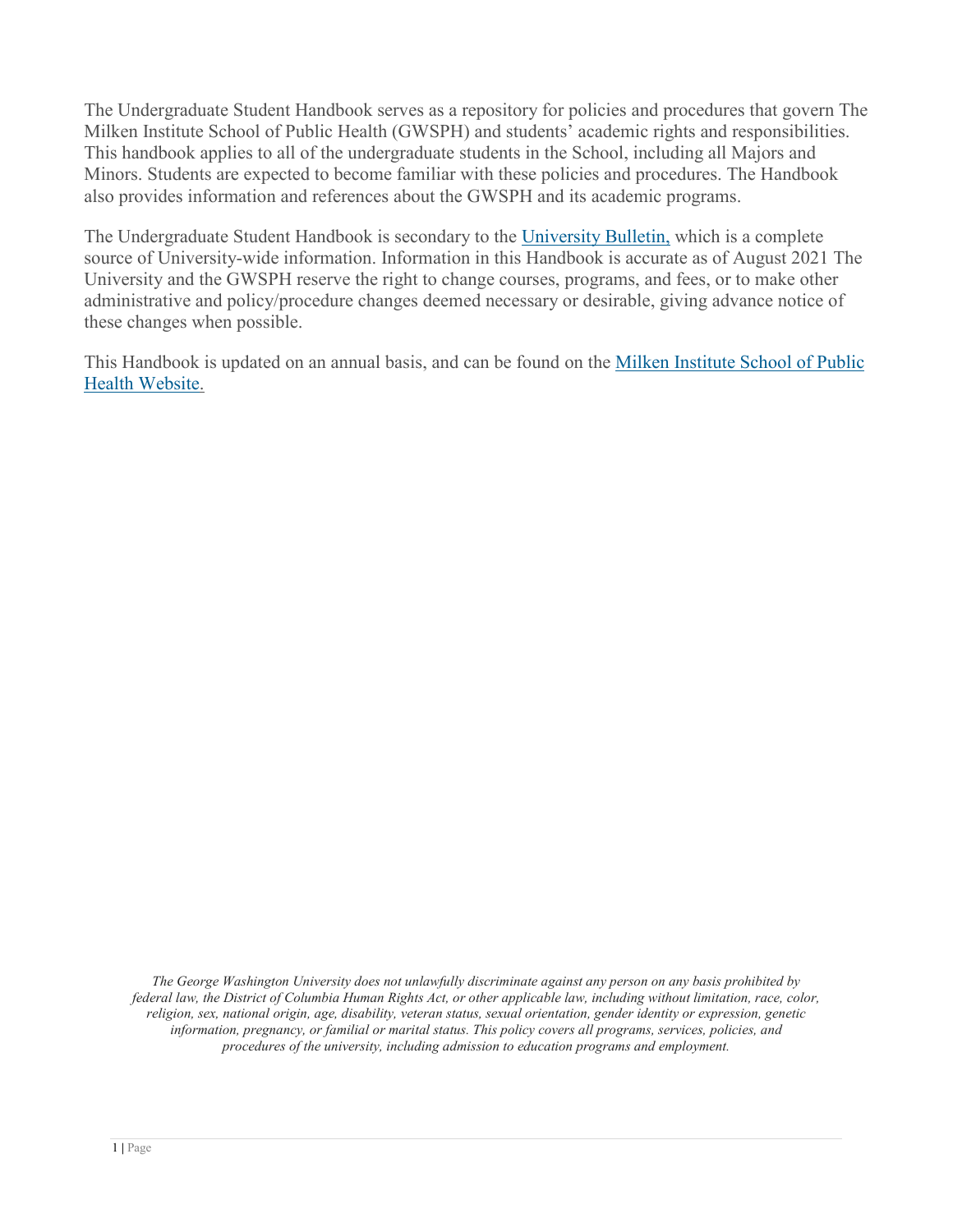## **TABLE OF CONTENTS**

#### **[Academic Calendars](#page-4-0)**

#### **[Location](#page-4-1)**

**[The Milken Institute School of Public Health \(Milken Institute SPH\)](#page-4-2)**

#### **[Accreditation](#page-6-0)**

#### **Academic Programs**

#### **[Leadership: Office of the Dean](#page-6-1)**

#### **[Administrative Offices](#page-7-0)**

- 1. [Office of Student Affairs \(OSA\)](#page-7-1)
- 2. [Office of Admissions](#page-7-2)
- 3. [Student Financial Services](#page-9-0)
- 4. [Center for Career Services](#page-9-1)
- 5. [Student Records](#page-9-2)
- 6. [Academic Advising](#page-10-0)

#### **[Policies & Procedures](#page-11-0)**

- 1. [Student Rights and Responsibilities](#page-11-1)
- 2. [Maintaining Enrollment Status](#page-11-2)
- 3. [Timely Progress Towards the Degree](#page-12-0)
- 4. [Filing a Petition Form & Transferring Credits](#page-12-1)
- 5. [Adding, Dropping, & Withdrawing from Courses](#page-14-0)
- 6. Fees for Course Load Changes
- 7. [Academic Workload and Student Status](#page-15-0)
- 8. [Residential International Students: Less Than Full-Time Status](#page-16-0)
- 9. [Grades](#page-16-1)
- 10. [Grades of Incomplete \(I\)](#page-17-0)
- 11. [Grade-Point Average](#page-17-1)
- 12. [First-Year Academic Forgiveness Policy](#page-17-2)
- 13. [Maintaining Good Academic Standing](#page-18-0)
- 14. [Grades Appeals Process](#page-18-1)
- 15. [Honors and Awards](#page-19-0)
- 16. [Degree Programs](#page-20-0)
- 17. [Undergraduate Degree Requirements](#page-21-0)
- 18. [Program-Specific Policies](#page-21-1)
- 19. [General Education Requirement](#page-25-0)
- 20. [Independent Study Course Requirements](#page-25-1)
- 21. [Enrolling for a Course at Another School or Institution](#page-26-0)
- 22. [Study Abroad](#page-26-1)
- 23. [Applying for Admission](#page-27-0)
- 24. [Applying for Readmission](#page-29-0)
- 25. [Preparation for Graduate School](#page-29-1)
- 26. [Other Regulations](#page-30-0)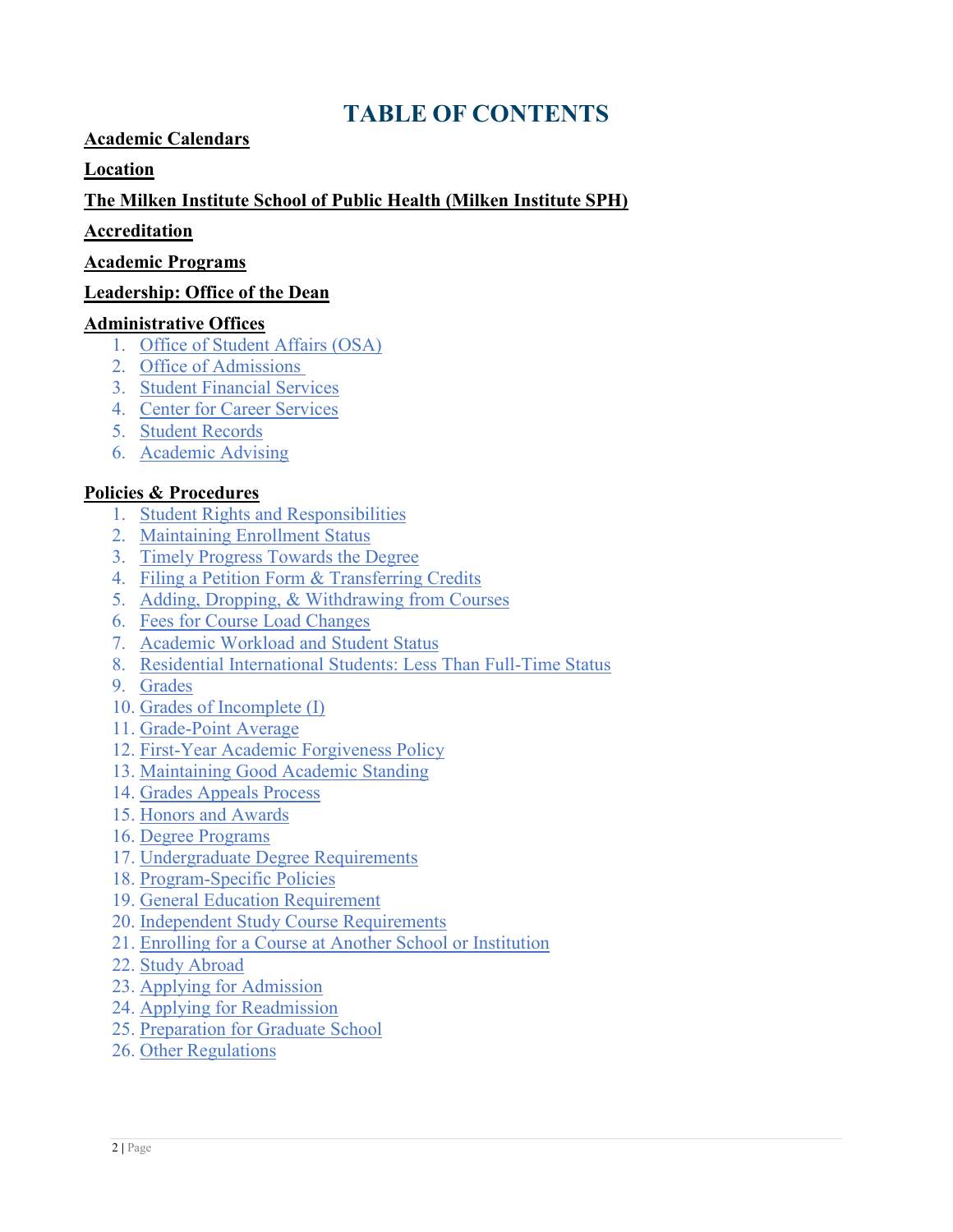#### **[Post-Enrollment Guide](#page-30-1)**

#### **[Initial Steps](#page-30-2)**

- 1. [GWSPH Source \(The Source\)](#page-30-3)
- 2. [DegreeMAP](https://publichealth.gwu.edu/content/undergraduate-student-handbook#DegreeMap)
- 3. [Register for Classes](#page-31-0)
- 4. [Read the Weekly Student Newsletter](#page-31-1)
- 5. [Opt-In to the Student Listserv](#page-31-2)

#### **[In the First Two Weeks](#page-31-3)**

- 1. [Complete Academic Integrity Requirements](#page-31-4)
- 2. [Internal Transfer Orientation](#page-32-0)

#### **[Prior to Graduation](#page-32-1)**

- 1. [CITI Training](#page-32-2)
- 2. [Participate in Professional Enhancement \(PE\) Activities](#page-32-3)

#### **[Graduation & Beyond](#page-33-0)**

- 1. [Preparing to Graduate](#page-33-1)
- 2. [Alumni](#page-33-2)
- 3. [Alumni Course Audit Program](#page-34-0)

#### **[Student Life & Other Resources](#page-34-1)**

- 1. [Counseling Center](#page-34-2)
- 2. [Safety, Security, & University Operating Status](#page-34-3)
- 3. [Public Health Student Organizations](#page-34-4)
- 4. University Student Services Offices
- 5. T.E.A.M Milken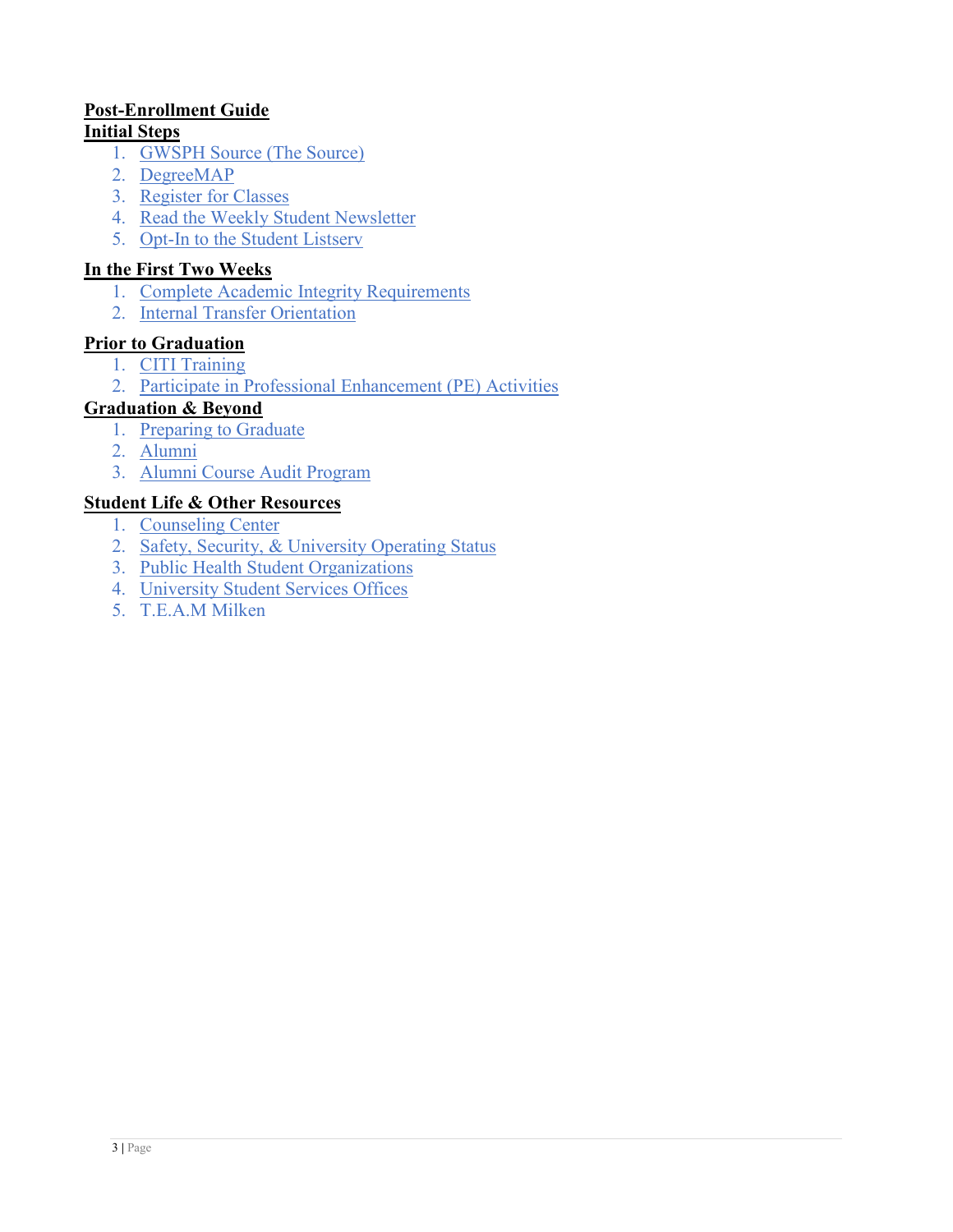# <span id="page-4-0"></span>**ACADEMIC CALENDARS**

● Current [academic calendar](http://www.gwu.edu/academic-calendar)

### <span id="page-4-1"></span>**LOCATION**

• [Interactive Map](http://virtualtour.gwu.edu/#!UMAP_2013090592962) of GW Foggy Bottom Campus

#### BACK TO THE TOP

### <span id="page-4-2"></span>**THE MILKEN INSTITUTE SCHOOL OF PUBLIC HEALTH (GWSPH)**

Milken Institute School of Public Health is committed to excellence in scholarship to advance the health of the populations of our local, national, and global communities: Our mission is to provide the best public health educational experience incorporating our core values of scholarship and leadership, scientific rigor and policy analysis, and training to foster the next generation of thought leaders, practitioners, policy makers, and scientists who will transform public health worldwide especially for underserved populations. To learn about the school's history, mission and vision visit the school's [website.](http://publichealth.gwu.edu/)

### **ACCREDITATION**

In 2018, the George Washington University received full accreditation status by our regional accreditor, Middle States Commission on Higher Education. The public health programs of the school are accredited every seven years by the Council on Education for Public Health (CEPH) and successfully completed the re-accreditation review in late 2015. GWSPH has been given full accreditation through June 2023.

The Milken Institute School of Public Health is a member of the Association of Schools and Programs of Public Health (ASPPH). For more information please visit the school's [website.](http://publichealth.gwu.edu/)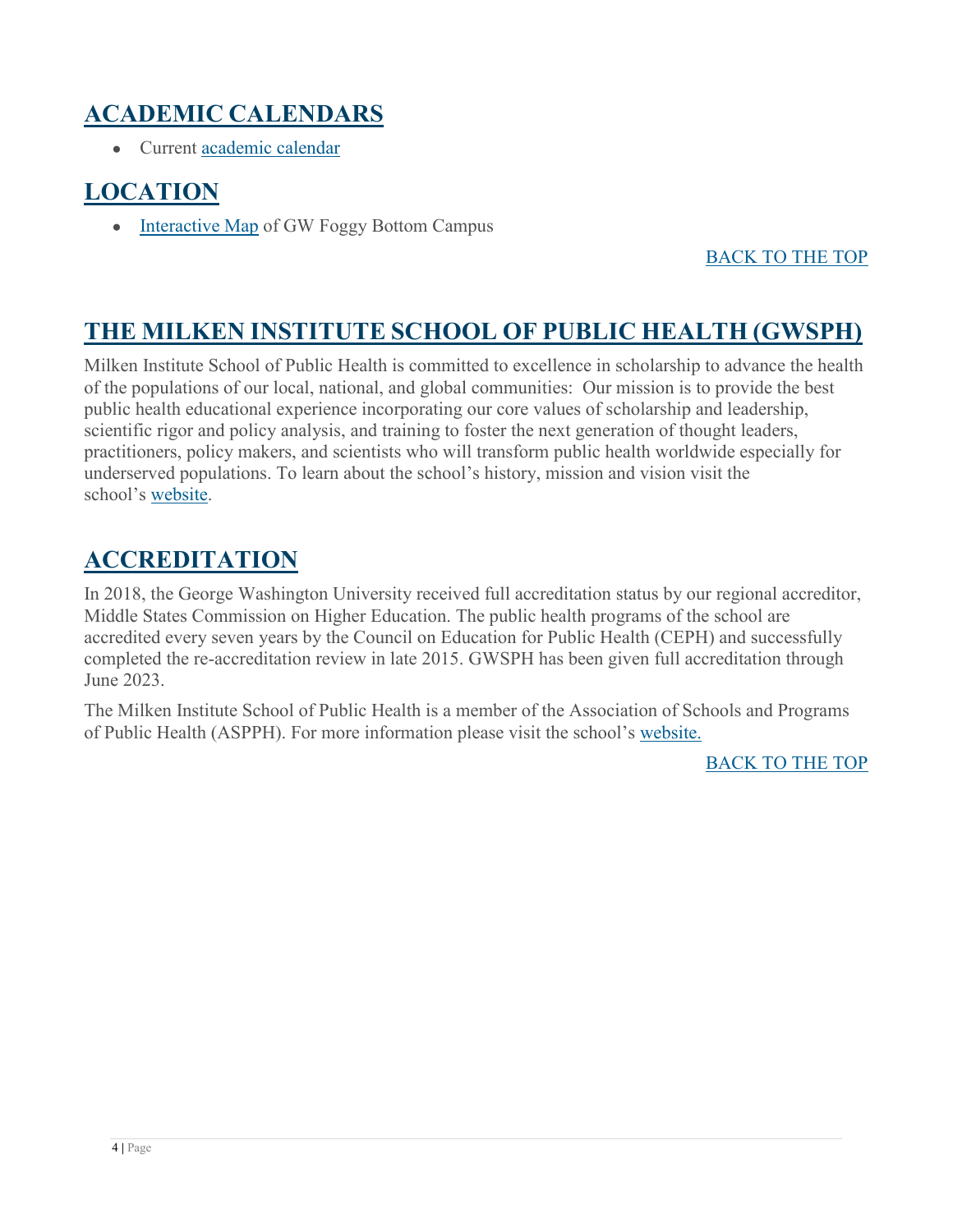#### **Academic Programs**

The Milken Institute School of Public Health offers the following undergraduate degrees: Bachelor of Science in Exercise Science, Bachelor of Science in Nutrition Science, and Bachelor of Science in Public Health, as well as the option to minor in each of these programs.

| <b>Programs</b>                                        | <b>Program Directors</b>                     | <b>Academic Advisors</b>              |
|--------------------------------------------------------|----------------------------------------------|---------------------------------------|
| <b>Bioinformatics</b><br><b>Minor</b> , Bioinformatics | <b>Bioinformatics</b><br>Keith Crandall, PhD | All Undergraduate Programs            |
|                                                        | kcrandall@gwu.edu                            | Paige Hammond<br>paigehammond@gwu.edu |
| <b>Exercise Science</b>                                |                                              |                                       |
| <b>BS, Exercise Science</b><br>$\bullet$               | <b>Exercise Science</b>                      |                                       |
| No concentration<br>$\bullet$                          | Beverly Westerman, EdD                       |                                       |
| Pre-Athletic<br>$\bullet$                              | $bev(a)$ gwu.edu                             | Anna Melcher                          |
| <b>Training/Sport</b>                                  |                                              | 202.994.2057                          |
| Medicine<br>concentration                              |                                              | amelcher@gwu.edu                      |
| Pre-Medical<br>$\bullet$                               |                                              |                                       |
| concentration                                          |                                              |                                       |
| <b>Pre-Physical Therapy</b>                            |                                              | Lisa Drusedum                         |
| concentration                                          |                                              | email: lisadrusedum@gwu.edu           |
| Minor, Exercise Science                                |                                              |                                       |
| <b>Nutrition Science</b>                               | <b>Nutrition Science</b>                     |                                       |
| <b>BS, Nutrition Science</b>                           | Allison Sylvetsky, PhD                       |                                       |
| Pre-Medical<br>$\bullet$                               | asylvets@gwu.edu                             |                                       |
| Concentration                                          |                                              | <b>General Contact</b>                |
| <b>BS/MPH</b><br>$\bullet$                             |                                              | sphundergrad@gwu.edu                  |
| <b>Minor, Nutrition Science</b>                        |                                              |                                       |
| Public Health                                          | Public Health                                |                                       |
| <b>BS, Public Health</b>                               | Elizabeth Gray, JD MHA                       |                                       |
| Pre-Medical<br>$\bullet$                               | egray11@gwu.edu                              |                                       |
| Concentration                                          |                                              |                                       |
| Pre-Health<br>$\bullet$                                |                                              |                                       |
| Concentration                                          |                                              |                                       |
| <b>BS/MPH</b>                                          |                                              |                                       |
| Minor, Public Health                                   |                                              |                                       |

#### **Contacts**

[SPH Faculty Bios & Contact Information](http://publichealth.gwu.edu/content/faculty-directory)

[Administrative Offices Information](http://publichealth.gwu.edu/about/administrative-offices)

[GW Directory](http://my.gwu.edu/) (look up any GW student or employee by name)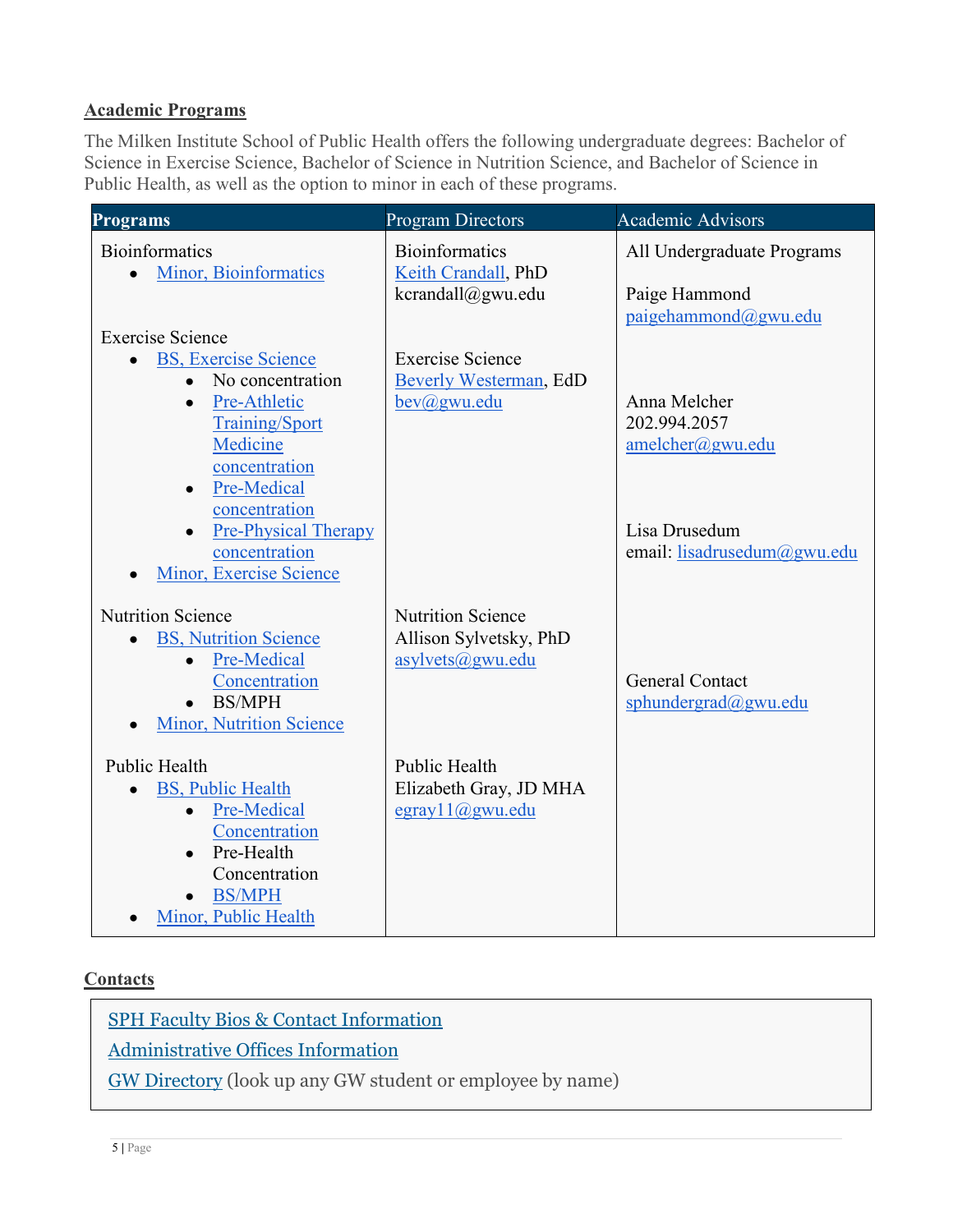# <span id="page-6-1"></span><span id="page-6-0"></span>**LEADERSHIP: OFFICE OF THE DEAN**

950 New Hampshire Avenue NW ♦ 7th Floor ♦ Washington, DC 20052

Phone: 202.994. 5179 ◊ Fax: 202.994.3773

202.994. 5179 ◊ Fax: 202.994.3773

| <b>Leadership Positions</b>                                                                                     |                                                                                                                                             |  |
|-----------------------------------------------------------------------------------------------------------------|---------------------------------------------------------------------------------------------------------------------------------------------|--|
| Lorien Abroms, ScD, MA<br>Associate Dean for Academic Graduate<br>Programs<br>lorien@gwu.edu<br>202.994.3518    | Eugene Migliacchio, DrPH, MPH<br>Associate Dean for Applied Public Health<br>geno@gwu.edu                                                   |  |
| <b>Stacey DiLorenzo</b><br><b>Executive Dean for External Affairs</b><br>sdilorenzo@gwu.edu<br>202.994.8356     | <b>Monica Partsch</b><br>Assistant Dean for Faculty Affairs & Program<br>Director<br>mpartsch@gwu.edu<br>202.994.7418                       |  |
| Lynn R. Goldman, MD, MS, MPH<br>Michael & Lori Milken Dean of Public Health<br>goldmanl@gwu.edu<br>202.994.5179 | <b>Heather Renault</b><br><b>Assistant Dean for Student Services</b><br>hrenault@gwu.edu<br>202.994.0554                                    |  |
| George Gray, PhD, MS<br><b>Associate Dean for MPH Programs</b><br>gmgray@gwu.edu<br>202-994.7793                | <b>Jane Hyatt Thorpe, JD</b><br>Senior Associate Dean for Academic, Student, &<br><b>Faculty Affairs</b><br>jthorpe@gwu.edu<br>202.994.4183 |  |
| Adnan A. Hyder, MD, MPH, PhD<br>Senior Associate Dean of Research<br>hydera1@gwu.edu<br>202.994.3180            | Sara Wilensky, PhD, JD<br>Assistant Dean for Undergraduate Programs<br>wilensky@gwu.edu<br>202.994.4126                                     |  |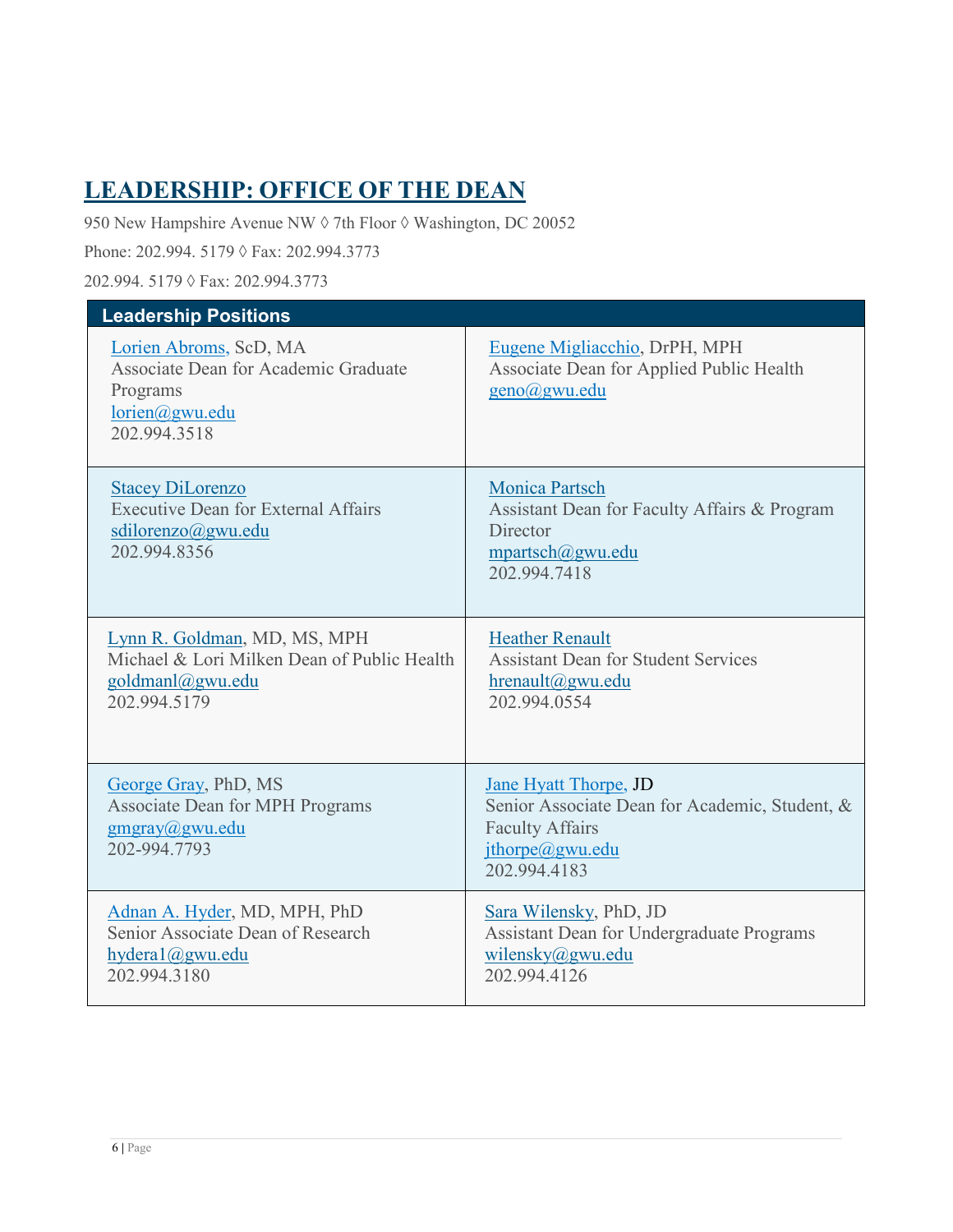[Natasha Kazeem](https://publichealth.gwu.edu/departments/office-dean/natasha-kazeem) Executive Associate Dean, Operations and Chief Operating Officer [nnathan@gwu.edu](mailto:nnathan@gwu.edu) 202.994.5667

#### **Refer to the [Leadership](https://publichealth.gwu.edu/about/leadership) Section of the school website for information on the GWSPH Deans.**

BACK TO THE TOP

# <span id="page-7-0"></span>**ADMINISTRATIVE OFFICES**

### <span id="page-7-1"></span>**1. Student Affairs (OSA)**

950 New Hampshire Avenue NW ♦ 2nd floor ♦ Washington, DC 20052 Phone: 202.994.7400 ◊ Fax: 202.994.3601 ◊ Email: [gwsphosa@gwu.edu](about:blank) Office Hours: 9:00 am – 5:00 pm

The GWSPH Office of Student Affairs includes Advising and Student Records Services as well as Graduate level services such as Admissions, Career Development, and Financial Services. Although email documentation is preferred, there is a physical OSA Mailbox located on the second floor reception area of OSA.

All undergraduate student inquiries for the Office of Student Affairs are to be directed to [sphundergrad@gwu.edu](mailto:sphundergrad@gwu.edu) and/or 202.994.7400.

The OSA handles a variety of administrative functions for students including:

- Student Services and advisement on GWSPH Policies and Procedures
- GWSPH forms and publications
- GWSPH international student forms/requirements
- Registration for restricted courses
- Course evaluations
- Questions regarding GWSPH Special Events, i.e. Orientations, GWSPH Multicultural Celebrations, Public Health Week, Career Fair, Commencement, and School Celebration **Ceremonies**
- Student Organization Classroom Reservations
- GWSPH Course Schedules, Course Caps, Rooms, etc.
- GWSPH Listserv Subscriptions and Questions
- <span id="page-7-2"></span>• Student Organizations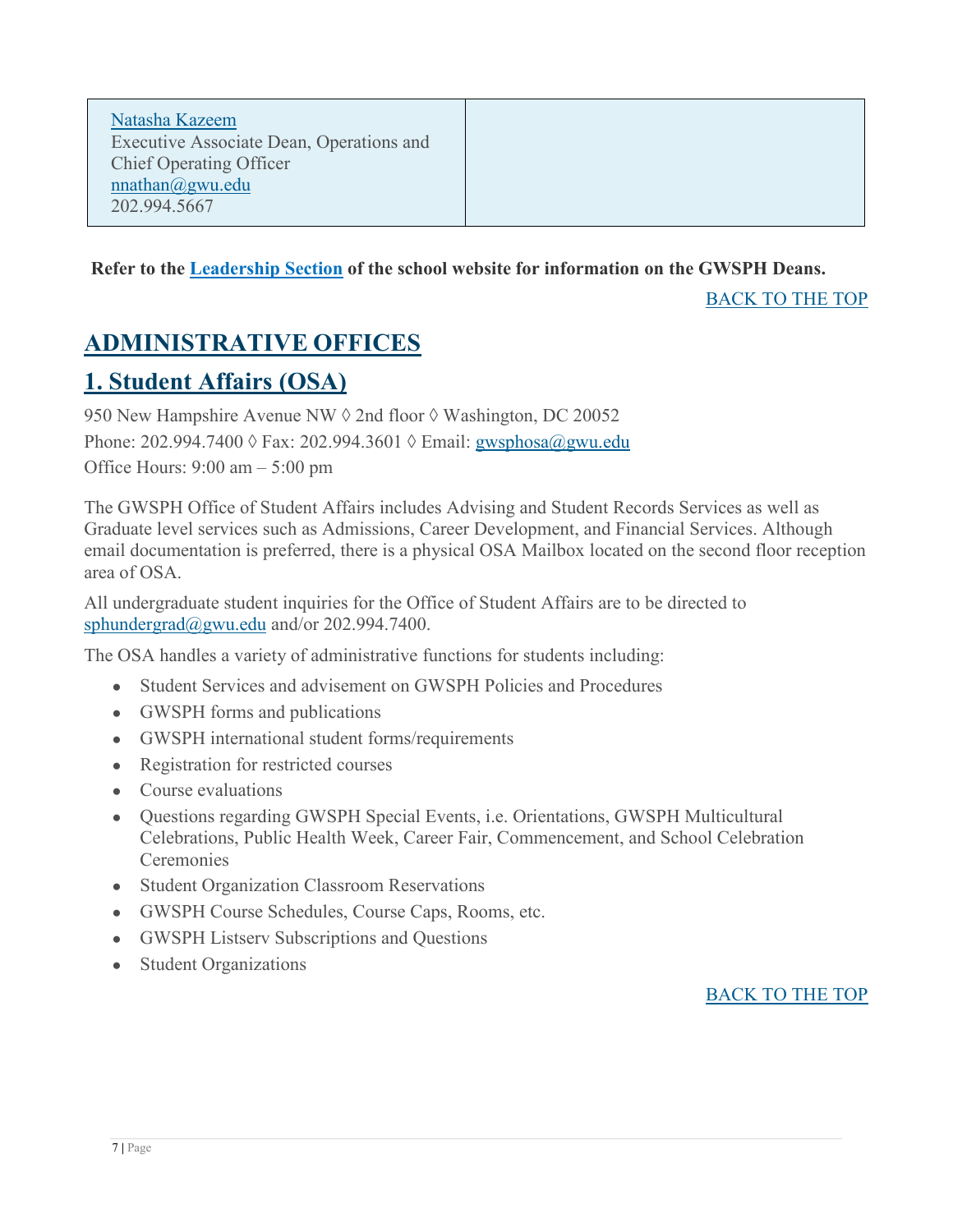## **2. Admissions**

### **Bachelor of Science (Exercise Science, Nutrition Science, & Public Health)**

University Student Center, 800 21st St. NW  $\Diamond$  Suite 100  $\Diamond$  Washington, DC 20052 Phone: 202.994.6040  $\Diamond$  Email: gwadm $\angle$ gwu.edu

#### **Majors**

First-year admissions is processed through the [GW Undergraduate Admissions](https://undergraduate.admissions.gwu.edu/) department. Students may be admitted directly into the GWSPH undergraduate programs. Students may also apply to change majors and enter GWSPH at another time.

More information on admissions policies can be found in the Handbook under the section, "Applying for Admission" on page 29.

#### **Minors**

Admission to GWSPH minors varies by program; more information on admission to the minors can be found [here.](https://publichealth.gwu.edu/programs/undergraduate-minors)

### **BS/MPH**

950 New Hampshire Avenue NW ♦ 2nd floor ♦ Washington, DC 20052 Phone: 202.994.2160 ◊ Email: gwsphadmit@gwu.edu

The Office of Admissions in the School of Public Health manages enrollment for the BS/MPH separately.

The joint BS/MPH programs allows students to earn their BS in Nutrition Science and/or Public Health and Masters in Public Health in a compressed time frame, with some credit sharing. Depending on which BS/MPH program students pursue, students learn foundational content in nutrition science and/or public health through their respective BS program and gain targeted knowledge and prepare to be a public health professional in the master's (MPH) program.

Consideration for most MPH programs for interested BS students (BS in Nutrition Science or BS in Public Health) will be made from applications received in the spring of sophomore year or junior year. However, consideration is given for MPH programs in the Global Health department only to applicants in the spring of their junior year. For more information on the BS/MPH opportunities, please visit the BS, Public Health or the BS, Nutrition Science program pages on our website and look for the BS/MPH tab.

Student inquiries for the GWSPH Office of Admissions for on-campus programs are to be directed to [gwsphadmit@gwu.edu](mailto:gwsphadmit@gwu.edu) and/or 202.994.2160 or to the undergraduate advisor for BS/MPH students, TBA.

More information on admissions policies can be found in the Handbook under the section, [Applying for](https://publichealth.gwu.edu/content/undergraduate-student-handbook#_TOC_Applying%20for%20Admission)  [Admission](https://publichealth.gwu.edu/content/undergraduate-student-handbook#_TOC_Applying%20for%20Admission) on page 27.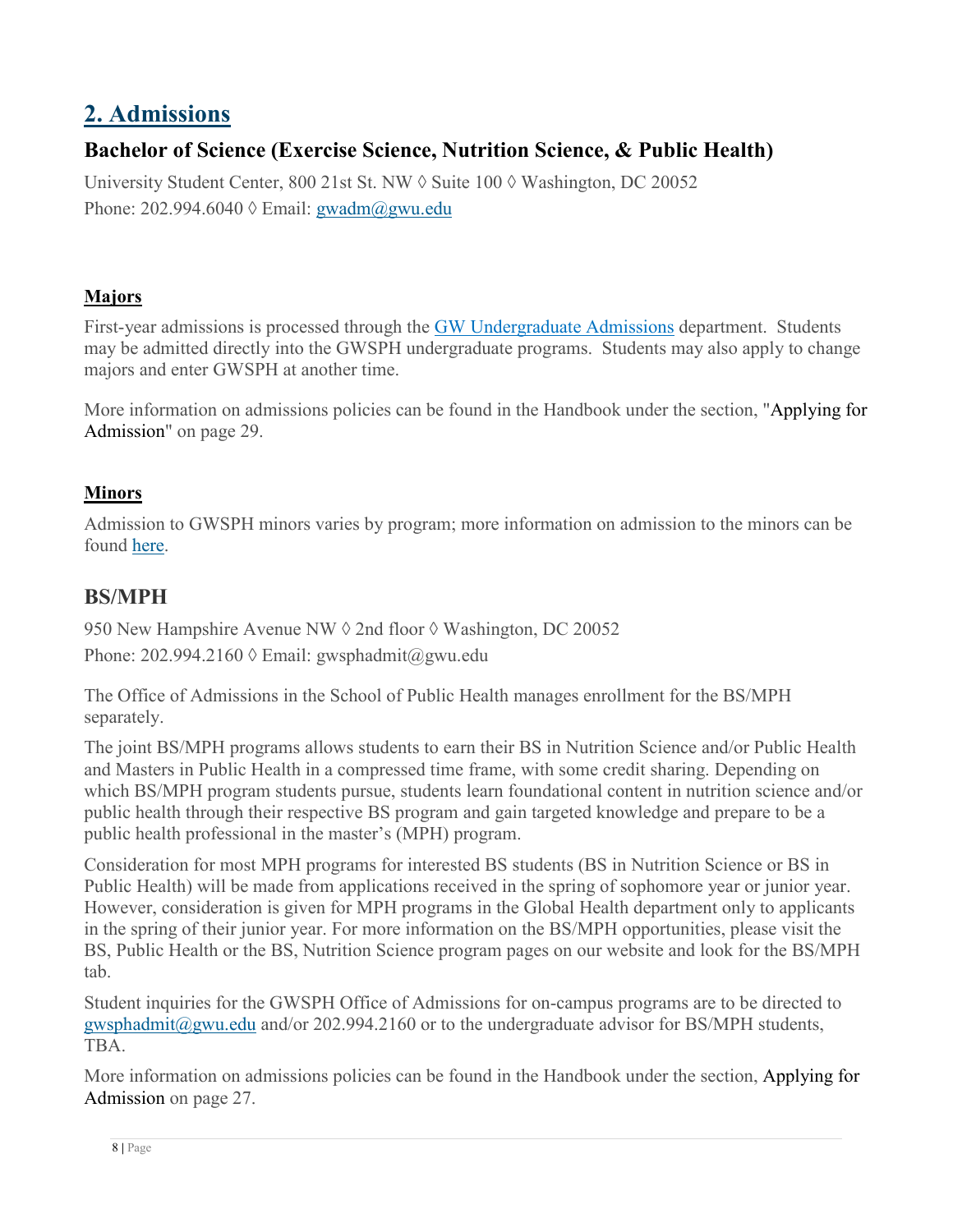#### <span id="page-9-0"></span>BACK TO THE TOP

# **3. Student Financial Services**

University Student Center- Colonial Central ◊ 800 21st St, NW ◊ Ground Floor ◊ Washington, DC 20052

Phone: 202.994.6620 | Fax: 202.994.0906

Email: [finaid@gwu.edu](mailto:finaid@gwu.edu) | Document submission: finaid  $\text{docs}(\textcircled{a}g$ wu.edu

The GW Office of Student Financial Assistance handles all inquiries related to undergraduate student financial assistance. Policies related to financial assistance can be found [here.](https://financialaid.gwu.edu/policies)

Click for information about available [financial assistance](https://financialaid.gwu.edu/) and [student accounts](http://studentaccounts.gwu.edu/) at GW.

#### BACK TO THE TOP

# <span id="page-9-1"></span>**4. The Center for Career Services**

University Student Center◊ 800 21st St, NW ◊ Suite 500 ◊ Washington, DC 20052 Phone: 202.994.6495  $\Diamond$  Email: [gwcareercenter@gwu.edu](mailto:gwcareercenter@gwu.edu)

The GW Center for Career Services is dedicated to providing the tools, resources and recommendations needed to help students and alumni confidently navigate the career management life cycle. To make an appointment, please visit the [C](http://publichealth.gwu.edu/services/career-center/counseling)[enter for Career Services](https://careerservices.gwu.edu/) page for more information. Meeting options include connecting by phone, in person, or online classroom.

Career Services offers two types of coaching: [Career Exploration](https://careerservices.gwu.edu/career-exploration-assessment) and [Industry Area.](https://careerservices.gwu.edu/industry-career-coaching) Students in GWSPH may be particularly interested in resources specific to the [Public Health, Health Sciences,](https://careerservices.gwu.edu/public-health-health-sciences-nursing-medicine-0)  [Nursing & Medicine](https://careerservices.gwu.edu/public-health-health-sciences-nursing-medicine-0) sector.

[Handshake](https://gwu.joinhandshake.com/) is the online database used to post jobs, internships and career services events. This service is available to GWSPH students and alumni.

All student inquiries for Career Services Center are to be directed to [gwcareercenter@gwu.edu](mailto:gwcareercenter@gwu.edu) or 202.994.6495.

Career Services assists students and alumni with the following:

- Immediate and Long-Term Career Goal Setting
- Resume: Cover Letter Revisions
- Job Search and Networking Strategies
- Mock Interviews; Interview Preparations
- Offer and Salary Negotiations

BACK TO THE TOP

### <span id="page-9-2"></span>**5. Student Records**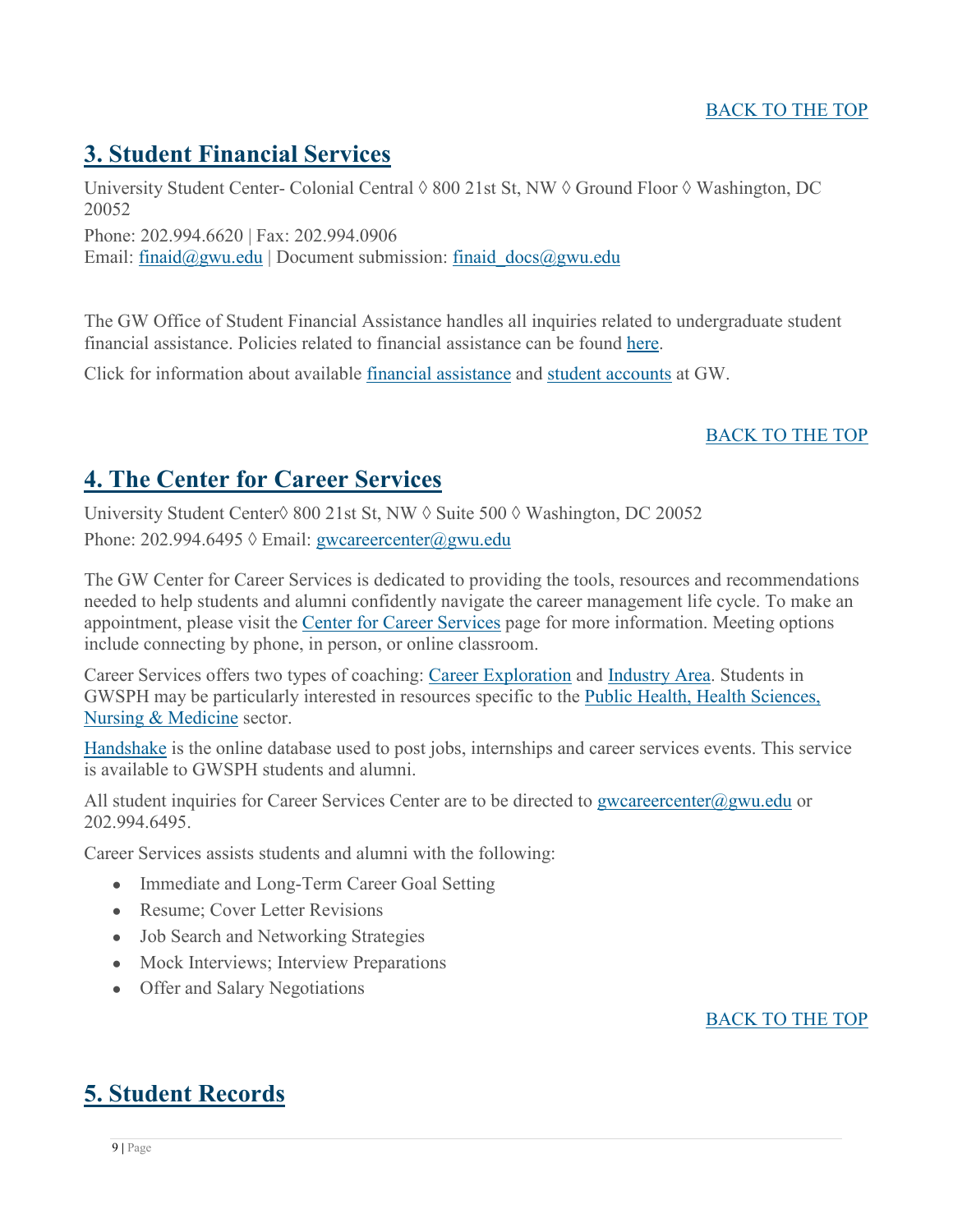950 New Hampshire Avenue NW ♦ 2nd floor ♦ Washington, DC 20052 Phone: 202.994.0822 ◊ Fax: 202.994.3601 ◊ Email: [gwsphrecords@gwu.edu](mailto:gwsphrecords@gwu.edu)

The essential role of the GWSPH Office of Student Records is to provide all GWSPH students and faculty with administrative support, as it pertains to the student's academic record.

All student inquiries for Student Records should be directed to gwsphrecords $@g$ wu.edu and/or 202.994.0822.

Your GWSPH undergraduate academic advisor will collaborate with Student Records staff to assist students with the following:

- Registering for restricted courses with a [Registration Transaction Form](https://registrar.gwu.edu/sites/g/files/zaxdzs2171/f/reg_transaction_form2019.pdf)
- Filing [Petitions](https://publichealth.gwu.edu/sites/default/files/Undergraduate%20Petition%20%281%29.pdf)
- [Graduation](https://publichealth.gwu.edu/academics/graduation) Clearance
- [CITI](https://humanresearch.gwu.edu/collaborative-irb-training-initiative-citi) Documentation
- Submission of [Professional Enhancement Activities](https://publichealth.gwu.edu/sites/default/files/downloads/Professional%20Enhancement%20Policy%20Form%20122018.pdf)
- [Academic Integrity Quiz verification](http://publichealth.gwu.edu/integrity-quiz)
- Assistance with locating [academic advising](https://publichealth.gwu.edu/academics/undergraduate-advising)
- [DegreeMap](https://registrar.gwu.edu/degreemap)

#### BACK TO THE TOP

# <span id="page-10-0"></span>**6. Academic Advising**

Students are responsible for building a support system to help ensure their own academic success. Each undergraduate student is assigned an undergraduate SPH academic advisor who may assist with academic counseling in areas ranging from understanding University requirements to finding campus resources to help individual students connect with the GW the community.

Members of the faculty, academic advisors, tutors, and/or counselors also should be part of the support system. The [University Career Center](http://careerservices.gwu.edu/) and [The Writing Center](http://www.gwu.edu/%7Egwriter/) offer walk-in and by-appointment assistance.

Additional student support is available through [Student Health Services](https://healthcenter.gwu.edu/) and/or the through the [Center](https://studentengagement.gwu.edu/) [for Student Engagement.](https://studentengagement.gwu.edu/) Please see our list of resources at the end of this Handbook.

#### **Contacting Your Advisor**

All GWSPH undergraduate students (Exercise Science, Nutrition Science, and Public Health) are assigned an advisor based on the first letter of their last nam[e.](https://publichealth.gwu.edu/academics/undergraduate-advising) This applies to current and incoming students.

Exercise Science Majors who were admitted to the program before Fall 2018 and already have a Faculty Advisor are encouraged to continue to meet with their assigned faculty advisor as well.

Students in the BS/MPH program will also be assigned an MPH academic advisor. Students must work with both advisors to assure successful completion of each degree.

It is important for students to communicate with their advisor for many reasons, including but not limited to: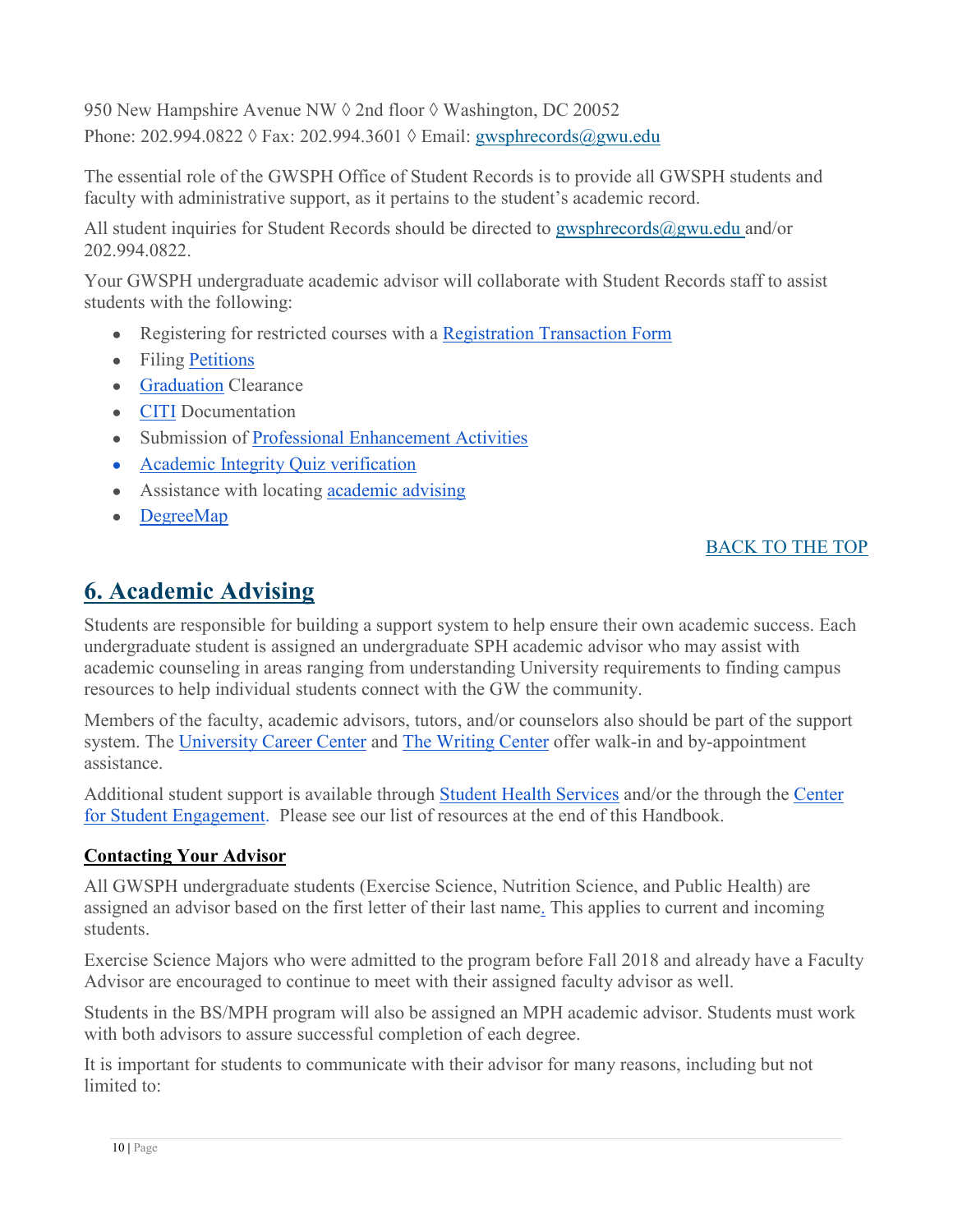- curriculum changes
- $\bullet$  selection of electives
- academic progress
- preparation for graduation

#### BACK TO THE TOP

## <span id="page-11-0"></span>**POLICIES & PROCEDURES**

This section summarizes many important policies and procedures that will help undergraduate students successfully navigate while enrolled in a GWSPH program. BS/MPH students may review the GWSPH Graduate Student Handbook as it relates to the MPH degree.

### <span id="page-11-1"></span>**1. Student Rights and Responsibilities**

Upon enrollment and while attending The George Washington University, all students are subject to the provisions listed in the [Guide to Student Rights and Responsibilities.](http://studentconduct.gwu.edu/guide-student-rights-responsibilities) This documentation typically addresses instances of significant or recidivistic non-academic student misconduct, which may result in a disciplinary record and sanctions that include, but are not limited to: cancellation of a student's housing license agreement, suspension or expulsion from the university, or other educational sanctions. For more information please visit [The Office of Students Rights & Responsibilities Website.](http://studentconduct.gwu.edu/student-rights-responsibilities)

#### BACK TO THE TOP

# <span id="page-11-2"></span>**2. Maintaining Enrollment Status**

Once enrolled in an undergraduate degree program, students are expected to be registered continuously during the fall and spring semesters and to actively fulfill their degree requirements.

- During the summer session, students do not have to be enrolled unless they are graduating during the summer; if so, they must register for Continuous Enrollment.
- Some additional activities, such as study abroad programs, qualify as continuous enrollment. If you are not sure if an activity qualifies, please contact your academic advisor.
- Degree students who need to interrupt active pursuit of their degree may petition to take a leave of absence for a period of no more than one calendar year. Students who discontinue active enrollment without having been granted a leave of absence, or students who are granted a leave but do not return to active study at the close of the approved period, are no longer in status and must apply for readmission. Readmission to any program is competitive and is not guaranteed.

#### **Retroactive Withdrawal**

GW policy indicates that [students may not withdraw from classes after the last day of classes.](https://registrar.gwu.edu/withdrawals-refunds#UG8th) However, circumstances can arise that prohibit satisfactory academic progress. For this reason, GW understands that you may need to retroactively withdraw from courses. The following guidelines and forms should be utilized when requesting a retroactive withdrawal. Please note that approval is not guaranteed. This policy is for exceptional circumstances only. Missing the withdrawal deadline or poor performance in a class for non-medical or emergency reasons are not valid reasons for a retroactive withdrawal.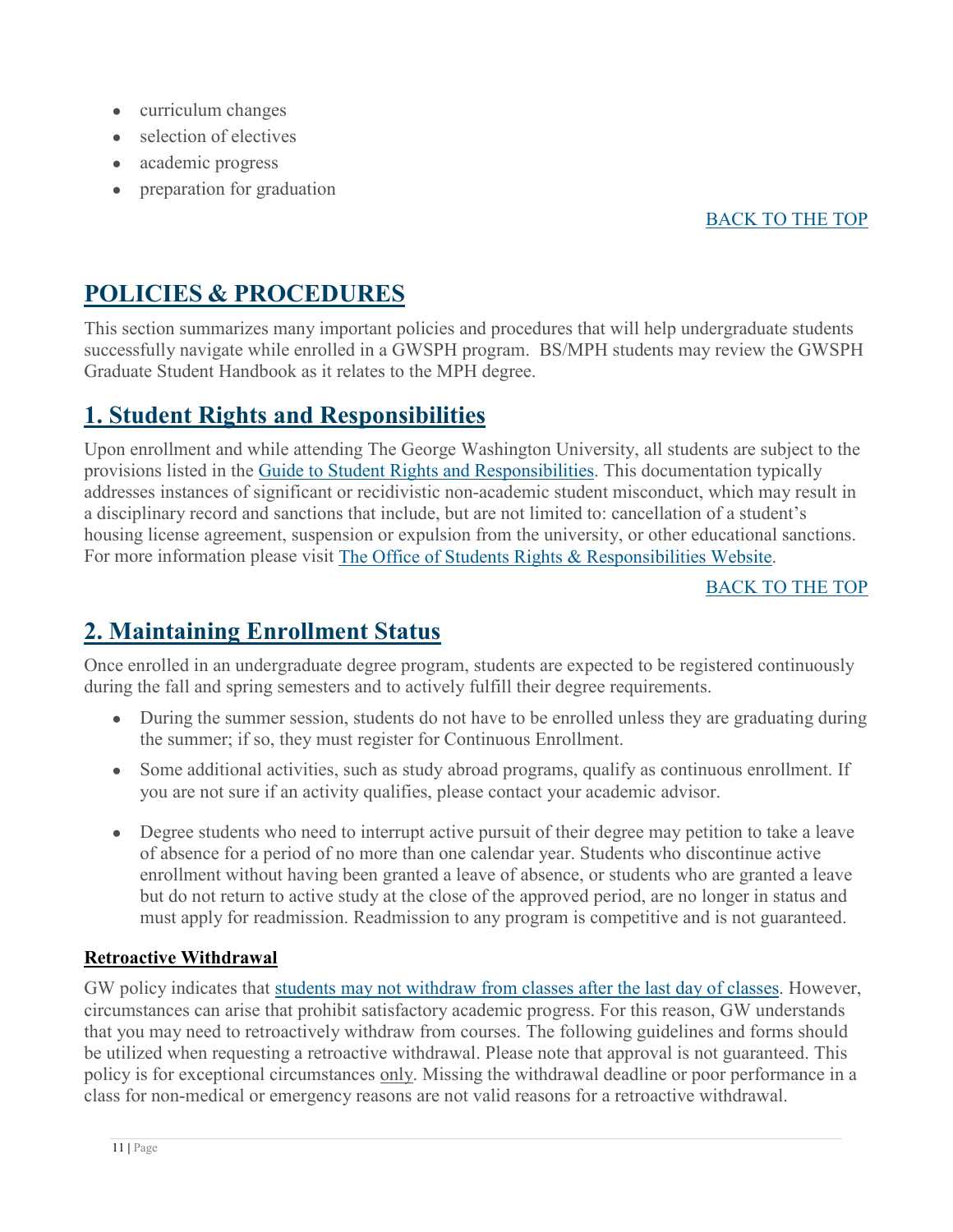FAQs on Withdrawals: <https://families.gwu.edu/faqs>

Guidelines[:https://registrar.gwu.edu/sites/registrar.gwu.edu/files/downloads/exceptionguidelines.pdf](https://registrar.gwu.edu/sites/registrar.gwu.edu/files/downloads/exceptionguidelines.pdf)

Students should submit the following information to their academic advisor:

- 1. Request Packet: <https://registrar.gwu.edu/sites/registrar.gwu.edu/files/downloads/exceptionrequest.pdf>
- 2. Additional Documentation:

Emotional/mental health:

• Letter from physician or other mental health professional providing care from start of illness (or start of treatment)

Medical problems:

- Letter from physician providing care from start of illness (or start of treatment)
- Specific diagnoses and symptoms that prevented attendance and/or completion of work, including length of symptoms
- Documents released to/evaluation by Student Health Services

Once submitted, your request will be reviewed by the Withdrawal Review Committee, comprised of three senior administrators from Enrollment Management, Student Affairs, and the Registrar. These administrators review each application, contact all of a student's professors, and check with Disability Support Services and the Counseling Center as appropriate. Only students who present a strong case for an exception will receive approval for a retroactive withdrawal.

#### BACK TO THE TOP

# <span id="page-12-0"></span>**3. Timely Progress Towards the Degree**

Students who fail to make adequate and timely progress toward the degree, through repeated leaves of absence or repeated failure to complete an appropriate number of credits per semester, may be dismissed from the University (see Right to Dismiss Students under University Regulations). Students dismissed on these grounds may apply for readmission after supplying sufficient evidence of academic promise.

Additionally, students must attain grades no lower than *C–* in required major field courses. If a student receives a grade of *D+*, *D*, or *D–* in a course specifically required for the major, the student will be required to repeat the course until a satisfactory grade (*C-* or above) is earned. Credit for the repeated course will not count toward degree requirements; the grade earned in the repeated course will, however, be included in the student's cumulative grade-point average.

#### BACK TO THE TOP

# <span id="page-12-1"></span>**4. Filing Petition Forms & Transferring Credits**

When a student wishes to request an exception to GW or GWSPH policies and procedures, or a change to a program of study, a petition, or other type of form, must be filed and approved. Petitions and other forms can be found on the [Academic Forms Webpage](http://publichealth.gwu.edu/academics/forms) or from your Advisor. See below for examples of when petitions and other forms will be required

1. [Major, Minor, Concentration Declaration](https://publichealth.gwu.edu/academics/major-minor-concentration-declaration-form)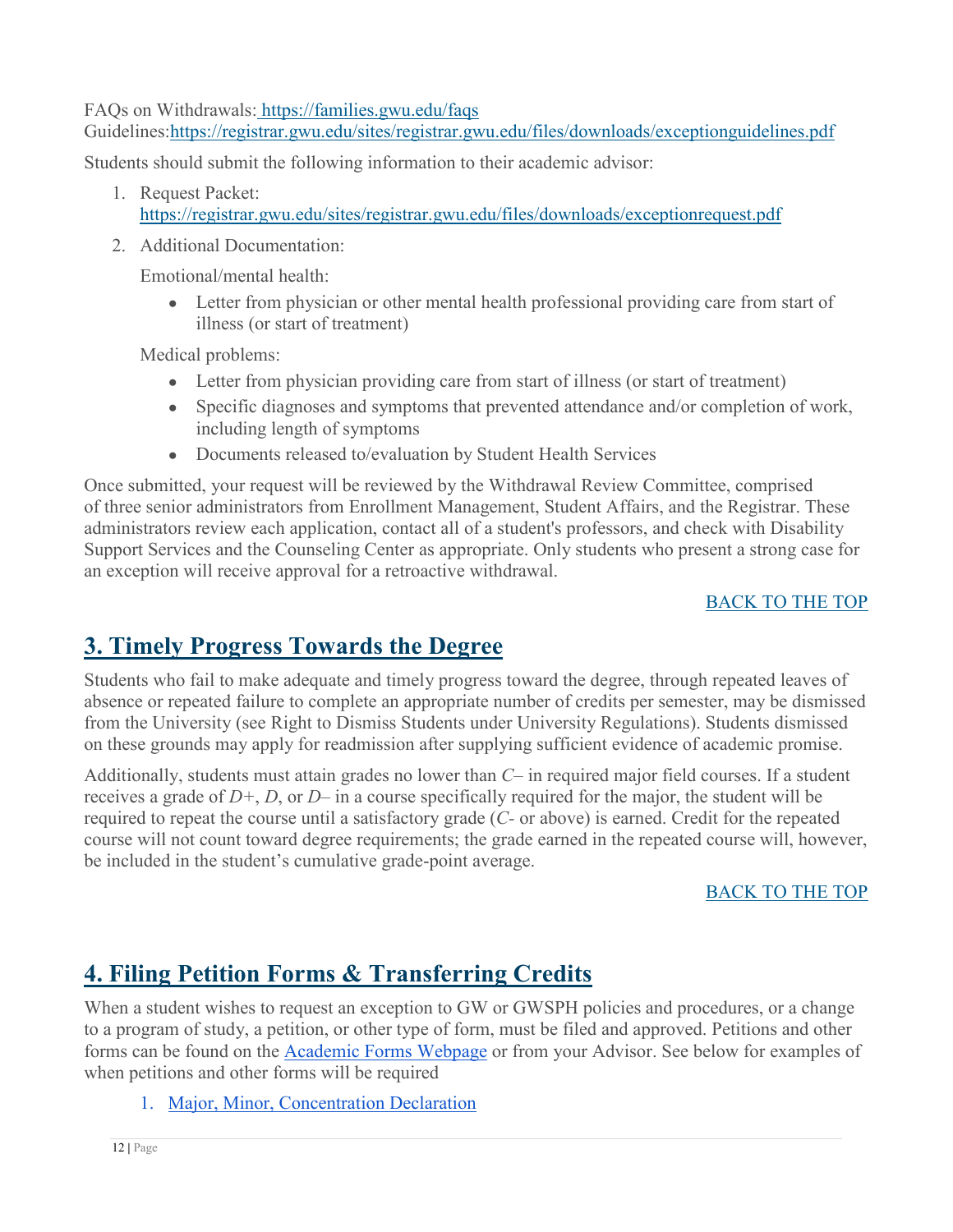- 2. [Incomplete Contracts](https://publichealth.gwu.edu/content/incomplete-course-grade-contract)
- 3. [Internal Transfer](https://registrar.gwu.edu/undergraduate-internal-transfer)
- 4. [Independent Study](https://publichealth.gwu.edu/sites/default/files/images/Independent%20Study-Undergrad_EXNS%203101-PUBH%204199.pdf)
- 5. [Registration Transaction Form](https://registrar.gwu.edu/sites/g/files/zaxdzs2171/f/downloads/reg_transaction_form.pdf) (RTF)
- 6. [Leave of Absence/Continuous En](https://business.gwu.edu/sites/g/files/zaxdzs1611/f/GWSB_GradProg_Forms_Leave-of-Absence-and-Continuous-Enrollment-Form_2017.10.pdf)rollment
- 7. [Undergraduate Petition](https://publichealth.gwu.edu/sites/default/files/images/SPH%20Undergraduate%20Petition_edit_0.pdf)
- 8. [Transfer Credit Approval](https://business.gwu.edu/sites/g/files/zaxdzs1611/f/downloads/transfercredit.pdf)
- 9. Suspension Appeal
- 10. GWSPH students follow [the Registrar's centralized undergraduate Transfer Credit policies.](https://registrar.gwu.edu/transfer-credit)

#### **Transfer Credits Earned Before Matriculation to GWSPH Program - Completed at another University:**

Incoming freshmen seeking to transfer collegiate credits completed while enrolled in high school must have an official transcript sent to:

> Office of the Registrar 44983 Knoll Square, Suite 390 Ashburn, VA 20147 [transfercredit@gwu.edu](mailto:transfercredit@gwu.edu)

External undergraduate transfer students will receive a Transfer Credit Worksheet as part of the admissions process. See the university bulletin section o[n](http://bulletin.gwu.edu/undergraduate-admissions/) [Assignment of Transfer Credit of Transfer](https://registrar.gwu.edu/transfer-credit) [Students](https://registrar.gwu.edu/transfer-credit) for more information.

Credits for AP, IB, and A-Level results are awarded by the [Undergraduate Admissions Office.](https://undergraduate.admissions.gwu.edu/bring-credits-gw) They can be contacted at  $(202)$  994-6040 or gwadm $@g$ gwu.edu.

Assuming there is no duplication of coursework, a maximum of 24 credits may be awarded on the basis of work completed while enrolled in high school through examinations such as AP, IB, and A-Levels.

#### BACK TO THE TOP

#### **Credit Through Examination**

In order to receive credit for College Board Advanced Placement (AP) examinations, students must have official score results forwarded directly to GW Office of Undergraduate Admission from the College Board. GW's College Board code is 5246.

Be aware that credit earned by examination at other colleges or universities or examinations taken after having taken the appropriate college-level course will not transfer credit to GW.

Please refer to the Advanced Placement Equivalency [charts](https://registrar.gwu.edu/transfer-credit) for GW's course equivalents.

Provided there is no duplication involved through coursework or examination, domestic transfer credit may be granted for coursework successfully completed at other regionally accredited institutions of higher learning. International transfer credit may be granted for coursework successfully completed at an institution of higher learning recognized by the relevant country's ministry of education or equivalent body. Transfer credit is not awarded for the Joint Services Transcript (JST) to undergraduate students.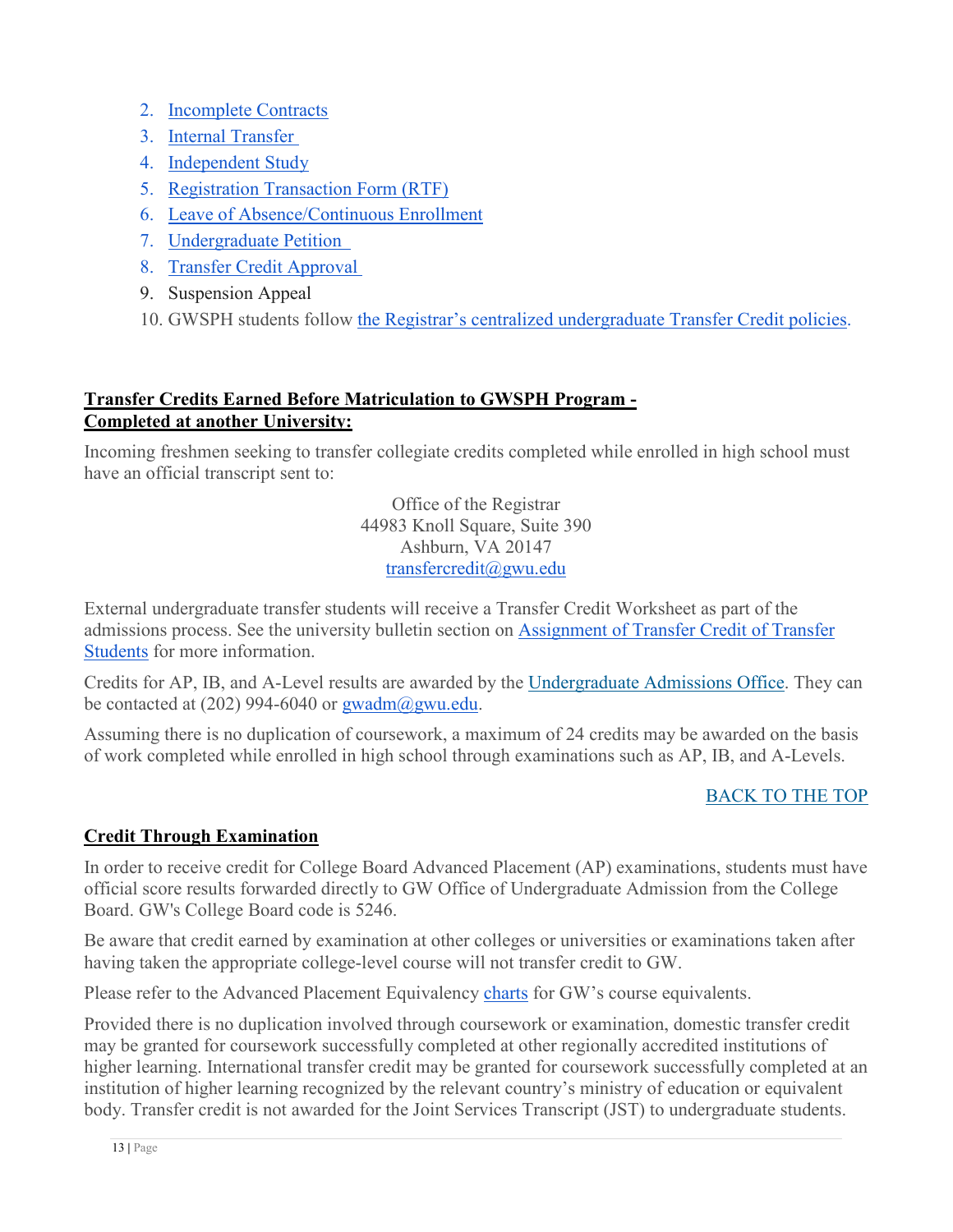Assignment of transfer credit depends on the grade earned, the appropriateness of the coursework, the standing of the institution at which the coursework was completed, and the regulations of the school or college to which the student is transferring. Coursework completed at another institution must have received a grade of C- or above to be accepted for transfer credit.

Transfer credit that is accepted and applied to a student's GW academic record counts toward the number of credits completed only. The grades from these courses are not used in calculating a student's GW grade-point average.

Please see the University Bulletin for additional information on transferring credits.

#### **Transfer Credits Earned After Matriculation to GWSPH Program - Completed at another University:**

- Submit course syllabus for each course and a [transfer credit approval form](https://registrar.gwu.edu/sites/g/files/zaxdzs2171/f/Transfer_Credit_Approval_Form2018.pdf) to the appropriate department(s). (Note: Syllabi will be reviewed by the GW course instructor to determine the equivalency for the substitution).
- Once the department approves a course, submit the transfer credit approval form to your academic advisor at [sphundergrad@gwu.edu.](mailto:sphundergrad@gwu.edu)
- After you receive confirmation that the course approval form has been sent to the Registrar, you may register for the course at another institution. When you've completed the course, obtain the official sealed transcript(s) and send to the Registrar at [transfercredit@gwu.edu](mailto:transfercredit@gwu.edu) or by mail to:

Office of the Registrar 44983 Knoll Square, Suite 390 Ashburn, VA 20147

- Grade earned for the transferred course must be a "C-" or above**.**
- No more than 9 credit hours or 3 courses from another institution may be transferred after enrollment at GW.
- The university does not allow General Education Requirements to be fulfilled through transfer credits earned after matriculation.

#### BACK TO THE TOP

# <span id="page-14-0"></span>**5. Adding, Dropping, and Withdrawing from Courses**

During the registration period and before the end of the second week of classes, students may add or drop courses using the [GWeb Information System.](https://it.gwu.edu/gweb) Students should consult the Office of the Registrar's [website](http://registrar.gwu.edu/) for academic deadlines for the fall and spring semesters.

#### **Dropping and Withdrawing from Courses**

During the third and fourth weeks of classes, students may continue to drop courses using the [GWeb](https://it.gwu.edu/gweb)  [Information System](https://it.gwu.edu/gweb) without academic penalty. After this time, undergraduate students may continue to withdraw from any or all undergraduate courses via the GWeb Information System through the ninth week of classes in the fall or spring semester. A grade of 'W' will be assigned. However, in order to withdraw from a course after the tenth week of classes but before the last day of classes, the student must submit a [Registration Transaction Form](https://registrar.gwu.edu/sites/registrar.gwu.edu/files/downloads/reg_transaction_form.pdf) (RTF) to their academic advisor. Again, a grade of 'W' will be assigned.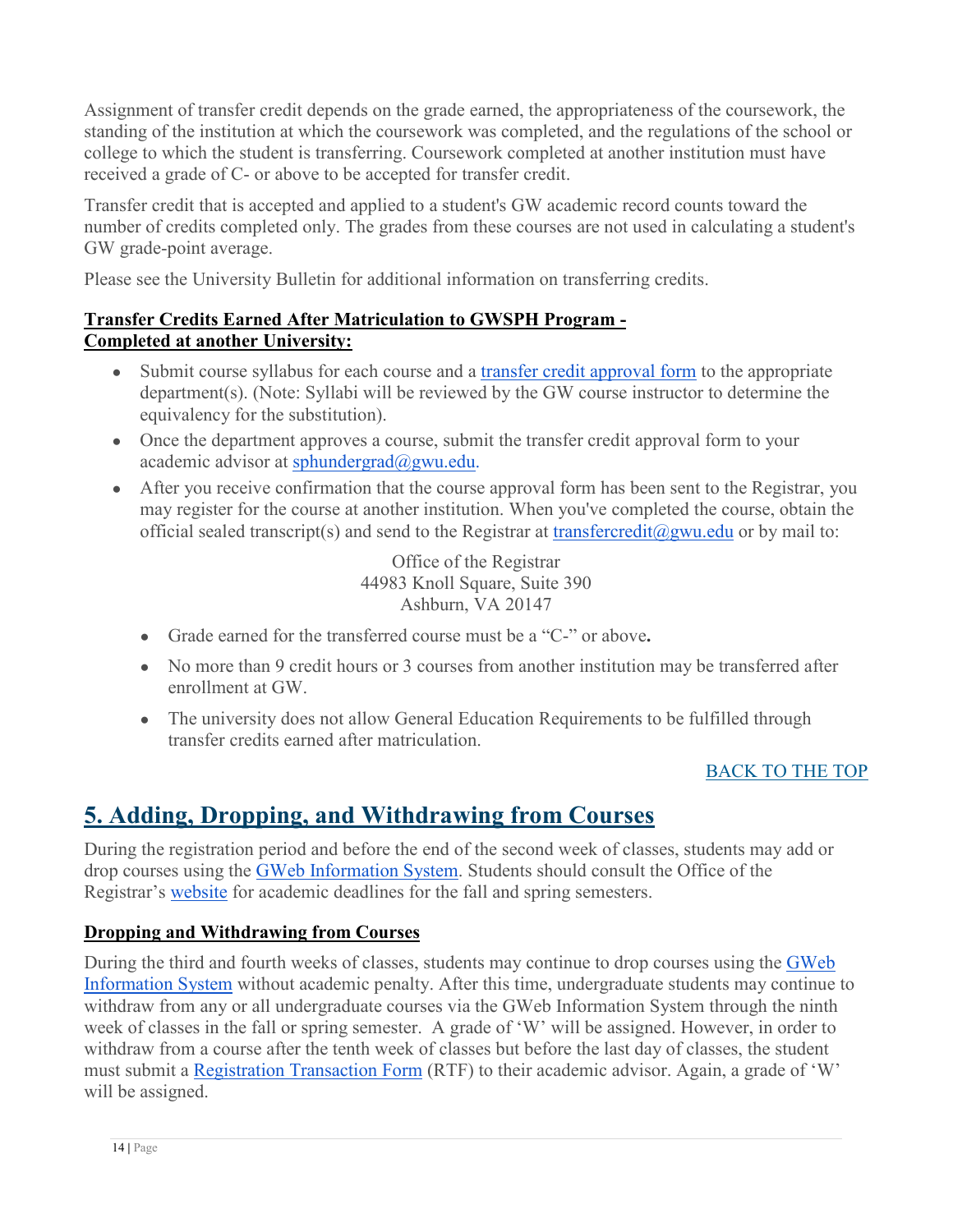All charges for courses that the student drops are subject to the refund policy listed under Fees and [Financial Regulations](http://bulletin.gwu.edu/fees-financial-regulations/) in the University Bulletin.

#### **Adding Courses**

Adding a course in the third or fourth week of classes requires the signature of the instructor. After the fourth week of classes, students who wish to add a course must complete a [Registration Transaction](https://registrar.gwu.edu/sites/registrar.gwu.edu/files/downloads/reg_transaction_form.pdf)  [Form](https://registrar.gwu.edu/sites/registrar.gwu.edu/files/downloads/reg_transaction_form.pdf) (RTF) and submit it to their academic advisor.

For more information, please see the [University Regulations.](http://bulletin.gwu.edu/university-regulations/#adding)

#### **Complete Withdrawal from the University**

A degree-seeking student who wishes to withdraw from all courses during a given semester must submit a [Complete Withdrawal Form](https://registrar.gwu.edu/sites/g/files/zaxdzs2171/f/UGComplete%20Withdrawal%20Form_Sep20.pdf) to their advisor. The deadline for complete withdrawal from all courses is the end of the tenth week of classes. Complete withdrawal after the tenth week requires submission of a petition to the student's academic advisor. Submission of a petition does not guarantee approval.

All charges for courses from which the student withdraws are subject to the refund policy found at the Registrar's Office website. Failure to complete a Complete Withdrawal Form can result in an extended financial obligation and the recording of grades of *F* (Failure) or notations of *Z* (Unauthorized Withdrawal).

The University is authorized to award the degree of associate in general studies under designated circumstances. This degree may be awarded to students in good standing who must leave GW after completing 60 credits in residence in a degree-granting GW school; students should consult their academic advisor about additional requirements for awarding of the associate in general studies.

For more information, please see the [University Regulations.](http://bulletin.gwu.edu/university-regulations/#Withdrawal)

#### **Changes to Student Enrollment Status**

Dropping or withdrawing from a course may result in changes to a student's enrollment status. Falling below full-time status may affect financial aid and scholarships, on-campus housing, and academic status. All students, especially international students, athletes, student veterans, and students receiving financial aid, should consult with their academic advisor before adjusting their course load.

#### BACK TO THE TOP

### **6. Fees for Course Load Changes**

Students may add and drop courses before the first day of class without penalty. Refer to the [Registrar](https://registrar.gwu.edu/withdrawals-refunds)  [website for refund rates](https://registrar.gwu.edu/withdrawals-refunds) for summer, fall, and spring semesters.

Students receiving financial assistance should consult with a *[university financial aid representative](https://financialaid.gwu.edu/getting-assistance)* to understand potential consequences of adjusting their enrollment.

BACK TO THE TOP

# <span id="page-15-0"></span>**7. Academic Workload and Student Status**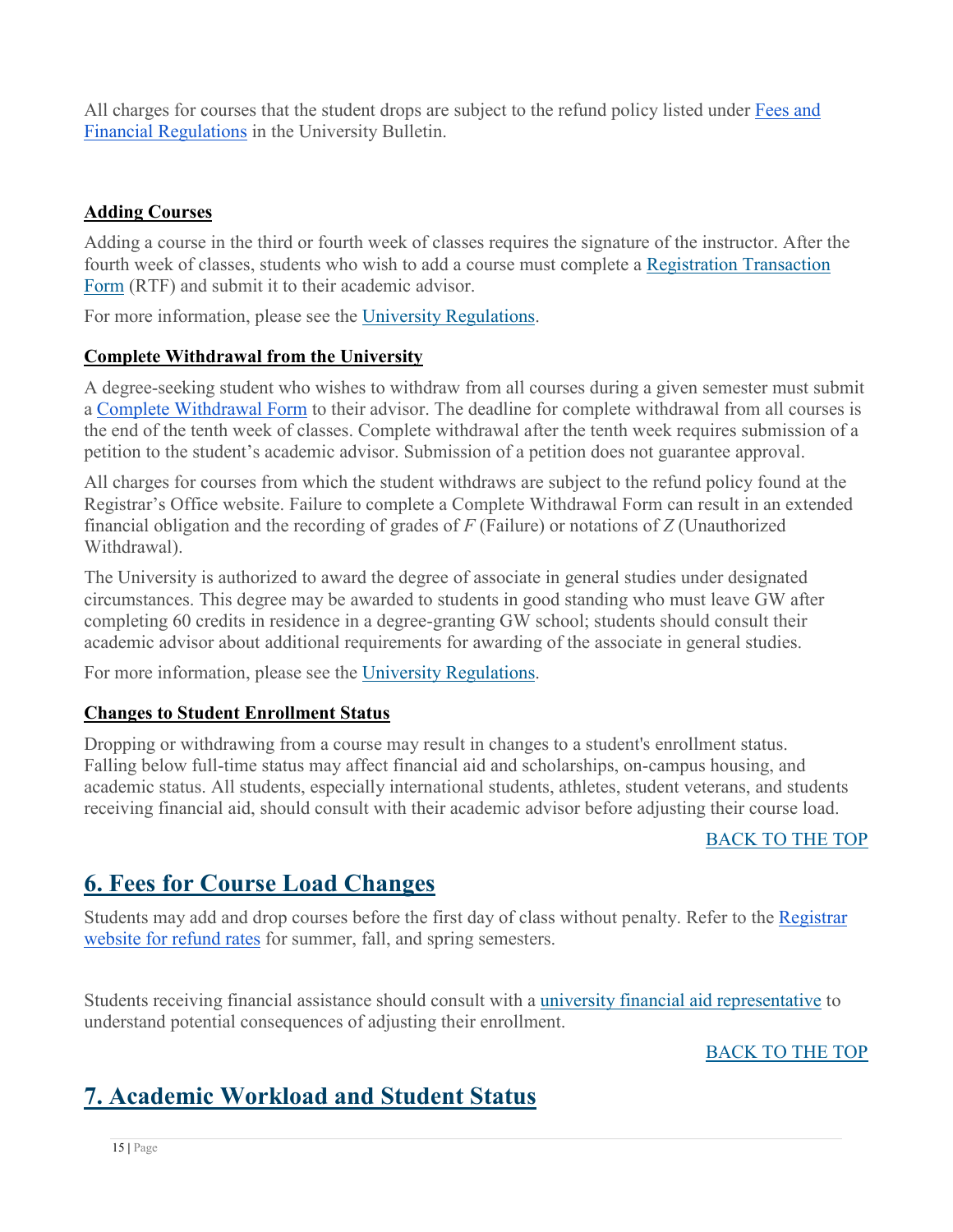For the purpose of defining student status, undergraduates taking 12 or more credits per semester are considered to be full-time, those taking 6 to 11 credits per semester are considered to be half-time, and all others are considered to be part-time. Generally, an undergraduate becomes a sophomore upon completion of 30 credits, a junior upon completion of 60 credits, and a senior upon completion of 90 credits. Undergraduate students are recommended to enroll in 14 and 16 credits each semester to stay on track for graduation.

For more information, please see the [University Regulations.](http://bulletin.gwu.edu/university-regulations/#Grades) The fall and spring registration schedule is available [here.](https://registrar.gwu.edu/fall-spring-schedule)

#### BACK TO THE TOP

# <span id="page-16-0"></span>**8. Residential International Students: Less than Full-Time Status**

If you are an international student on an F-1 or J-1 Visa, it is your responsibility to enroll as a full-time student (minimum 12 credits for undergraduates) for spring and fall semesters according to the U.S. Immigration and Naturalization rules. In certain situations, a reduced course load may be allowed. To request approval, complete the F-1/J-1 Request for [Reduced Course Load Form](https://internationalservices.gwu.edu/forms-handouts) and submit it to the International Services Office (ISO). You can obtain more information from the ISO on their [website](http://internationalservices.gwu.edu/) or by contacting the office at [iso@gwu.edu](mailto:iso@gwu.edu) or 202.994.4477.

#### BACK TO THE TOP

# <span id="page-16-1"></span>**9. Grades**

Grades are made available to students through the [Office of the Registrar](http://registrar.gwu.edu/) after the close of each semester.

#### **Undergraduate Grading**

The following grading system is used for undergraduate courses:

A, Excellent; B, Good; C, Satisfactory; D, Low Pass; F, Fail; other grades that may be assigned are A−, B+, B−, C+, C−, D+, and D−. Symbols that may appear include AU, Audit; I, Incomplete; W, Authorized Withdrawal; Z, Unauthorized Withdrawal; and RP, Repeat Course.

*Minimum Grades for Prerequisites*—Some exercise science core courses are taken as part of a sequence. For example, students must take EXNS 1110 and EXNS 1111 prior to taking EXNS 2110. Students enrolled in the BS, Exercise Science or the BS, Nutrition Science programs must earn a minimum grade of C- in the first course of a sequence in order to take the second. Students must earn an overall minimum GPA of 2.5 in the Exercise Science core curriculum to graduate.

*Repeating Courses for Credit*—For courses that do not specifically state that repetition for credit is permitted, an undergraduate student may, with permission of the instructor teaching the course in question, repeat for credit a course in which a grade of B- (2.75) or lower was received. The student must complete an [RTF form](https://publichealth.gwu.edu/academics/forms) to register. Credit for the repeated course will not count toward degree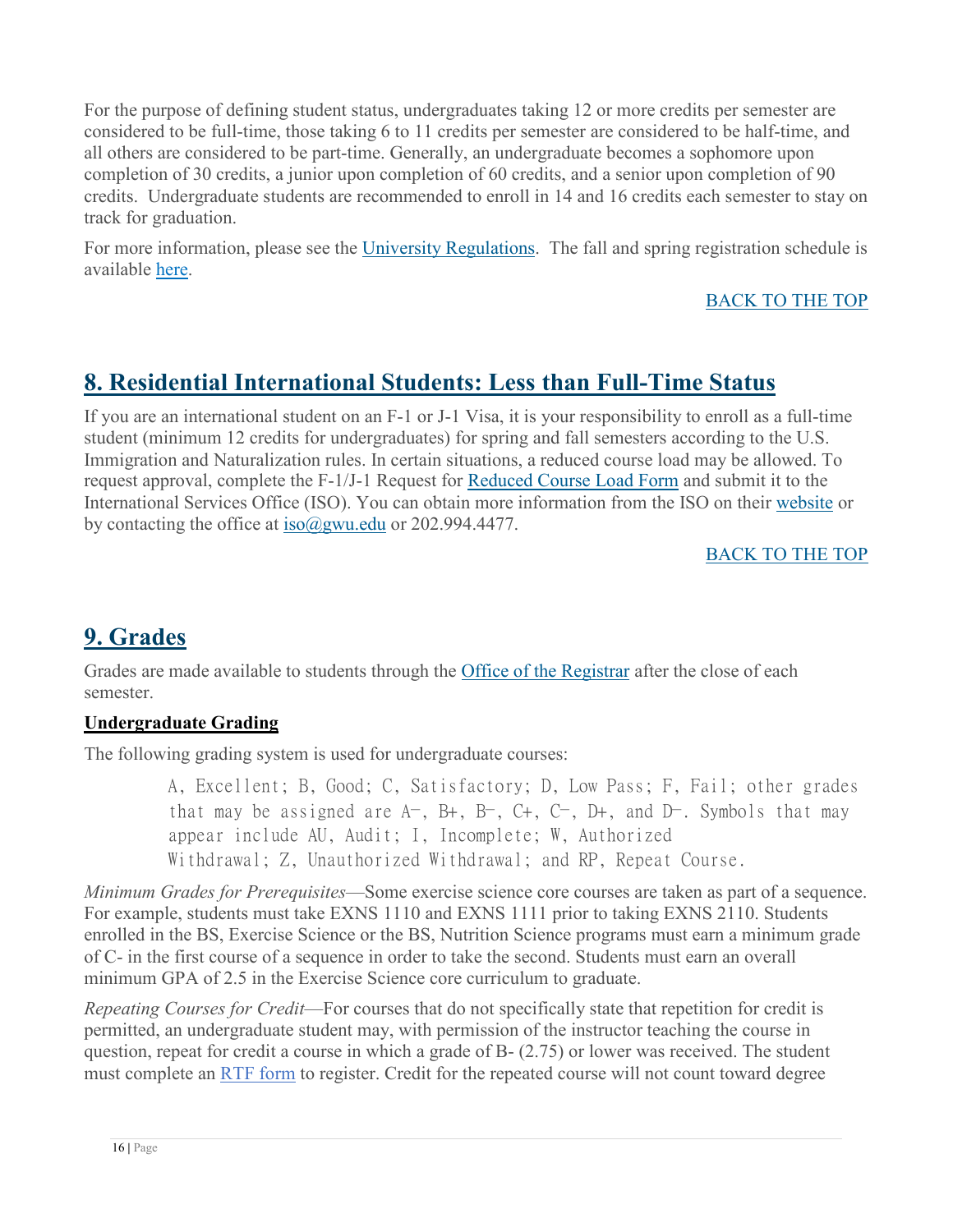requirements; the grade earned in the repeated course will, however, be included in the student's cumulative grade-point average.

*Unauthorized Withdrawal* —The symbol of Z is assigned when students are registered for a course that they have not attended or have attended only briefly, and in which they have done no graded work. The symbol of Z is not a grade but an administrative notation.

For more information, please see the [University Regulations.](http://bulletin.gwu.edu/university-regulations/#Grades)

#### BACK TO THE TOP

# <span id="page-17-0"></span>**10. Grades of Incomplete (I)**

Conditions under which an Incomplete (I) grade may be assigned are described in the [University](http://bulletin.gwu.edu/university-regulations/)  [Bulletin.](http://bulletin.gwu.edu/university-regulations/) The student must work directly with the Instructor to document how the student will complete the course work and earn a grade using the [Incomplete Course Grade Contract.](https://publichealth.gwu.edu/content/incomplete-course-grade-contract) The completed contract must be signed by the student, Instructor, and Dean and sent to [sphundergrad@gwu.edu](mailto:sphundergrad@gwu.edu)..

Incomplete work must be completed by a date agreed upon by the student and the instructor, but no more than one calendar year from the end of the term in which the student registered for the course. The final grade earned will replace the symbol of "I" on the official transcript. An Incomplete that is not changed by the deadline noted in the contract will convert to an "F" (Failure) and the GPA and academic standing recalculated accordingly. International students should consult with the ISO regarding Incomplete grades.

#### BACK TO THE TOP

# <span id="page-17-1"></span>**11. Grade-Point Average**

The following credit values are used in computing the undergraduate grade-point average:

*A*, 4.0; A−, *3.7*; *B+*, 3.3; *B*, 3.0; B−, 2.7; *C+*, 2.3; *C*, 2.0; C−, 1.7; *D+*, 1.3; *D*, 1.0; D−, .7; *F*, 0. Credits for a course in which a grade of F is earned are not counted towards the total number (120-124) of credits needed to graduate.

Classes that are taken Pass/No Pass or marked *AU*, *I*, *P*, *NP*, *RP*, *W*, or *Z* are not counted towards the cumulative GPA. With the exception of Consortium courses, grades in courses taken at other institutions are not considered in computing the grade-point average. No more than four courses may be taken Pass/No Pass. Some classes are not eligible to be taken Pass/No Pass. For more information, please see the [University Regulations.](http://bulletin.gwu.edu/university-regulations/#GPA)

*Note: LSPA courses are not counted towards GPA or graduation requirements.*

#### BACK TO THE TOP

# <span id="page-17-2"></span>**12. Academic Forgiveness Policy**

Undergraduate students are eligible to repeat for credit three courses, taken at GW, in which they received a grade of  $D+ (1.3)$  or below. With the approval of their academic advisor, a student may repeat a course under this policy at any time during their enrollment at GW; however, a course is not eligible for this policy if the student has taken a subsequent course for which the initial course is a prerequisite. The student's registration, including the repeated course, may not exceed 18 credits in the semester in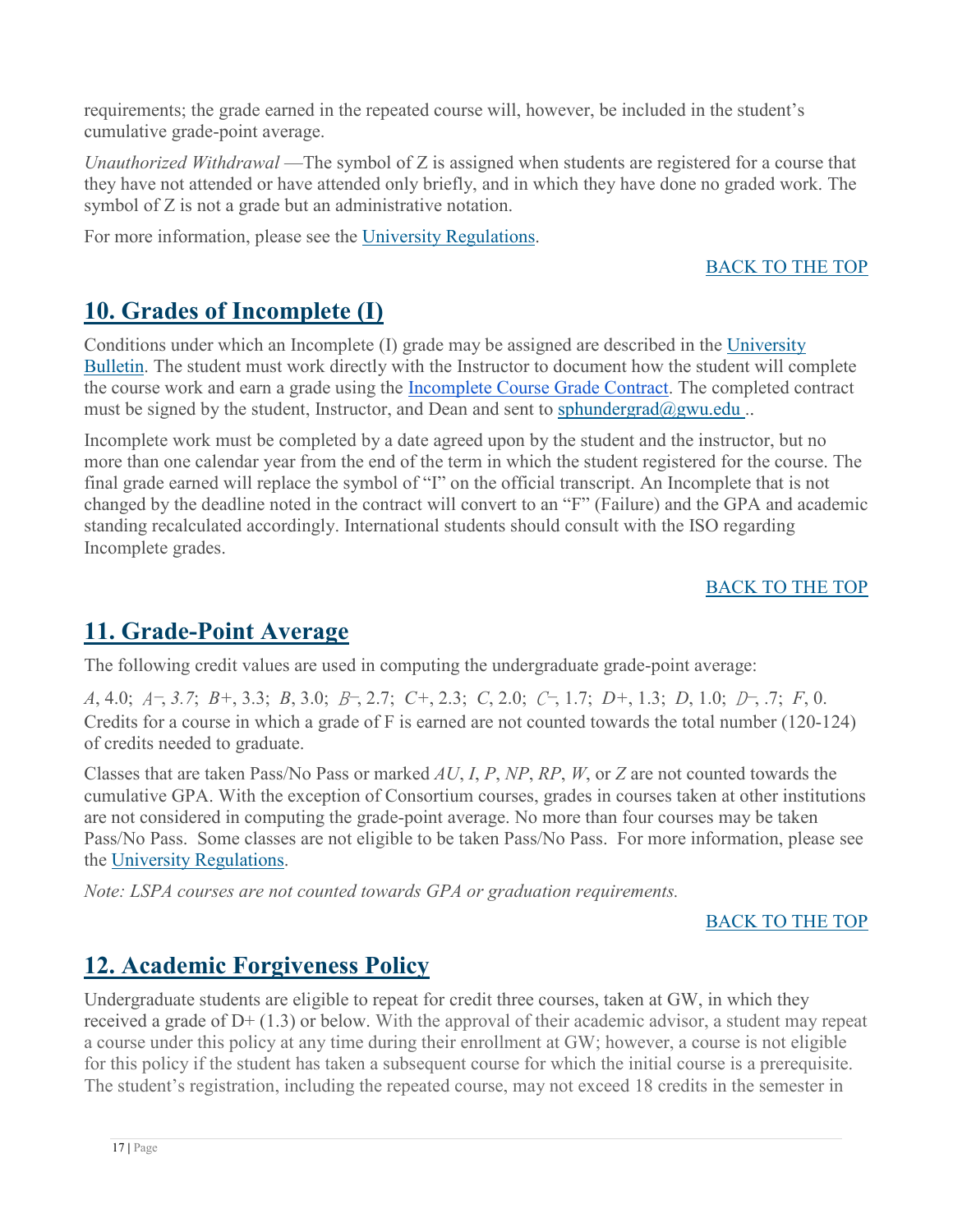which the course is repeated. Only the grade earned for the repeat enrollment is factored into the student's cumulative grade-point average.

For more information, please see the [University Regulations.](http://bulletin.gwu.edu/university-regulations/#Academic%20Forgiveness%20Policy)

#### BACK TO THE TOP

### <span id="page-18-0"></span>**13. Maintaining Good Academic Standing**

Academic standing is determined at the end of each fall and spring semester. Undergraduate students are considered to be in good academic standing if at the end of any semester their grade-point average (GPA) for that semester and their cumulative GPA are 2.0 or above.

Students should refer to the [University Regulations](http://bulletin.gwu.edu/university-regulations/#Standing) for information on academic probation, suspension for poor scholarship, appeal of academic suspension, and readmission after suspension for poor scholarship. Students who fall into one or more of these categories should contact their academic advisor.

#### BACK TO THE TOP

### <span id="page-18-1"></span>**14. Grades Appeals**

All students have the right to appeal an academic decision.

#### **Grounds for Appeal**

Dissatisfaction with a grade is not grounds for an appeal. Acceptable reasons for an appeal include only an error in grading procedures or inequity in the application of policies stated in the course syllabus. (Students may grieve at any time when they feel that they have been discriminated against on the basis of race/ethnicity, color, religion, gender, national origin, age, disability, veteran status, sexual orientation, or gender identity).

#### **Phase I: Informal Resolution**

Prior to filing a formal grade appeal, the student should seek an acceptable resolution through a discussion with the course instructor. This discussion must occur within the first 30 days of the start of the next term.

- 1. If a satisfactory resolution is not reached, the student should consult with the Program Director. After having discussed the grade with the Program Director if still unresolved, the student should consult with the Assistant Dean for Undergraduate Education. In situations when the Course Instructor is the Program Director or Assistant Dean, the student may contact the Department Chair or Senior Associate Dean for Academic, Student, and Faculty Affairs (hereafter Senior Associate Dean).
- 2. If no resolution is reached as a result of these informal attempts, the student may file a formal appeal (see next step) with the Senior Associate Dean.

#### **Phase II: Initiating an Appeal**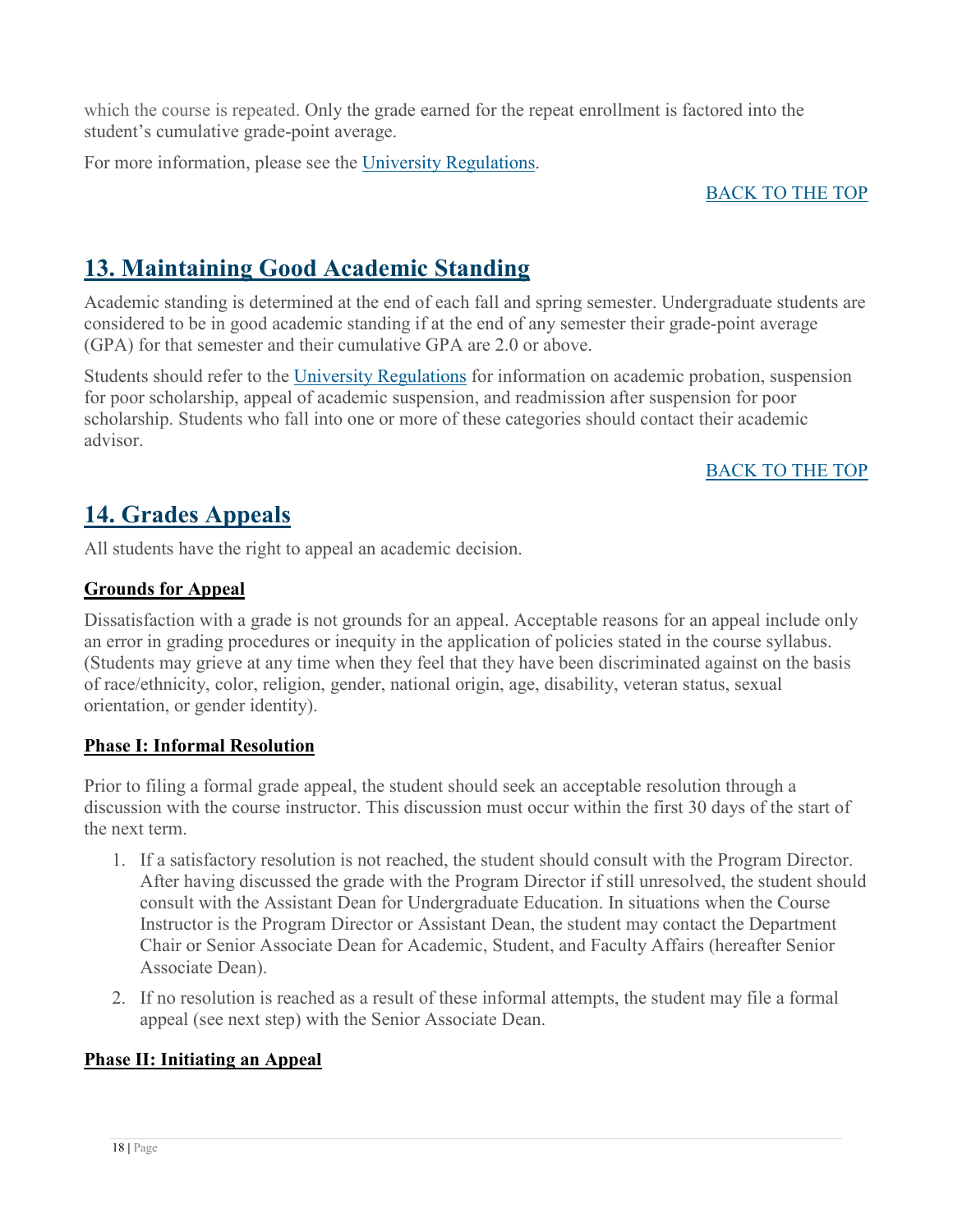A grade appeal will trigger a thorough review and could result in the grade remaining the same, the grade being raised, or the grade being lowered in the event the review determines that an error benefited the student.

- 1. The student may submit a formal appeal letter to the Senior Associate Dean who will convene a group of three impartial faculty members from the Milken Institute School Student Academic Appeals Committee to review the student's appeal. This group should not include Committee members from the instructor's department.
- 2. The student must submit in writing the following information to the Senior Associate Dean within the first 60 calendar days from the start of the next term:
	- 1. Description of the reason(s) for requesting an appeal;
	- 2. Detailed description of the timeline of events;
	- 3. Statement explaining the resolution sought by the student;
	- 4. The course syllabus and any documents relevant to the appeal.
- 3. The Senior Associate Dean must then notify the instructor of the appeal and provide a copy of the formal request. The Committee will have two weeks to review the materials before meeting separately with the instructor and the student to make additional comments and to answer questions.
- 4. The Committee will deliberate and communicate its decision to the Senior Associate Dean in a written report. The Senior Associate Dean will convey the outcome to the student and the faculty member. **The Committee's decision is final.**
- 5. If the committee finds in favor of the Instructor's initial decision, there is no further appeal of the academic evaluation, except on procedural grounds. The student may request the Senior Associate Dean to review the procedural aspects of the case, if applicable. Requests for review must be submitted in writing, including an explanation of the basis for the appeal, within ten days after the review committee report has been provided to the student.
- 6. If the Senior Associate Dean concludes that procedural violations have occurred, then (s)he may remand the case to the department or program for a rehearing or may take other steps to afford the student an appropriate remedy.
- 7. All appeals must be resolved no later than the end of the term following the term in which the course was taken and the original grade was awarded. If the Committee has not reported the outcome of the appeal process by the end of the semester, then the appeal will go directly to the Senior Associate Dean to settle the dispute.

#### BACK TO THE TOP

# <span id="page-19-0"></span>**15. Honors and Awards**

**Dean's List**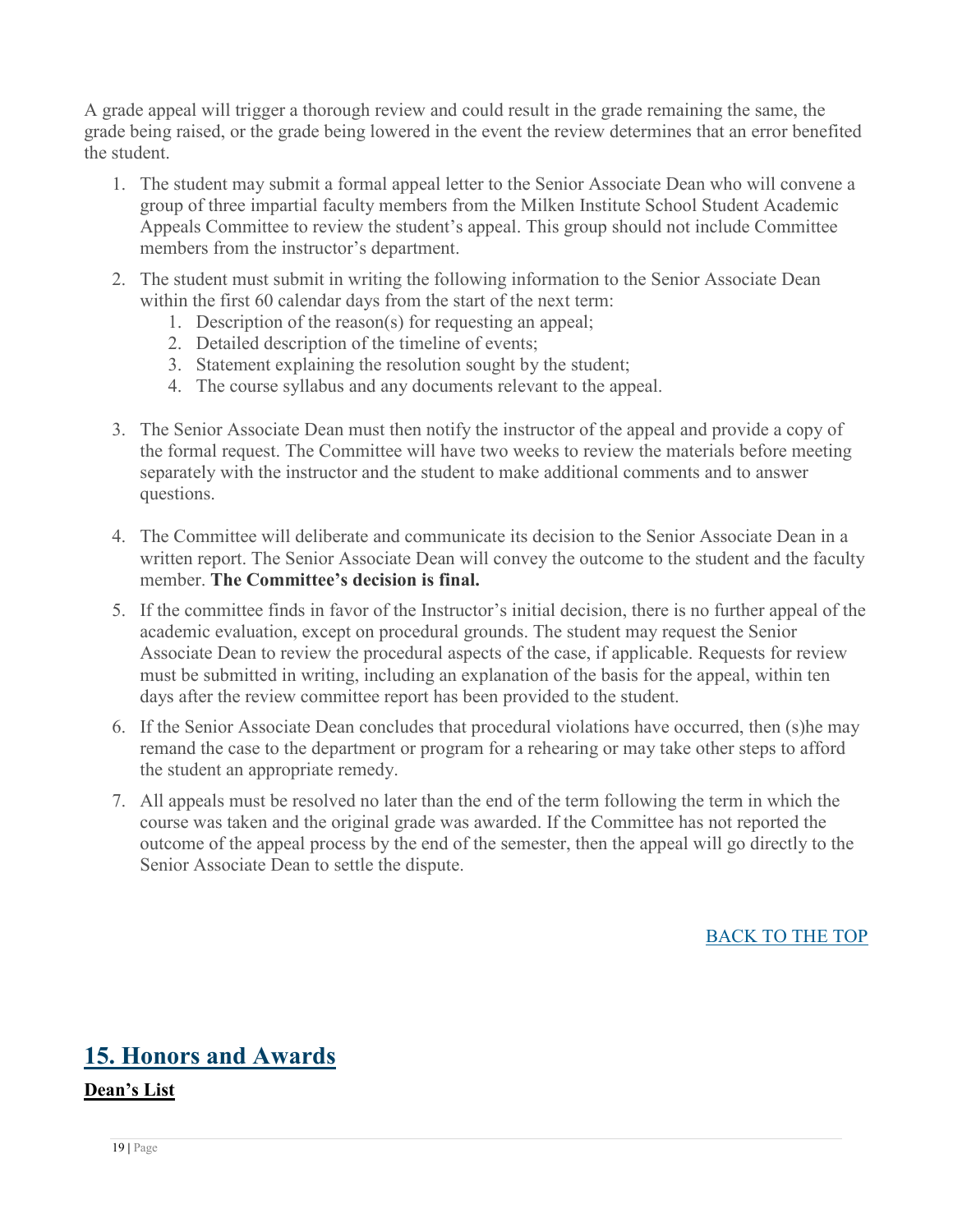Undergraduate students who, in any one semester, earn 12 credits or more and attain a minimum semester grade point average of 3.75 in letter-graded coursework, pass all non-graded credit courses, and do not have any Unauthorized Withdrawals (Z) or Incompletes (I), are placed on the Dean's List for that semester.

For more information, please see the [University Regulations.](http://bulletin.gwu.edu/university-regulations/#Latin)

#### **Distinguished Scholar**

Each year, the Distinguished Scholar Award is awarded to a graduating senior in GWSPH who has excelled academically and shown commitment to scholarship through participation in research or other academic leadership activities.

#### **Latin Honors**

Bachelor's degrees with honors are awarded to students whose academic records give evidence of particular merit. The student's grade-point average determines the level of honors as follows: cum laude, 3.4–3.59; magna cum laude, 3.6–3.79; summa cum laude, 3.8–4.0. The grade-point average includes all coursework completed at GW. To be eligible for an honors designation, a student must complete at least 60 credits of coursework with letter grades (grades included in calculating the grade-point average) at GW.

For more information, please see the [University Regulations.](http://bulletin.gwu.edu/university-regulations/#Latin)

#### **Special Honors**

In addition to meeting the general requirements stated under University Regulations, a candidate for graduation with Special Honors in exercise science or nutrition science must have a minimum GPA of 3.5 in core courses in the major and a minimum overall GPA of 3.25. The candidate must complete, submit, and defend an honors project; the student will be recommended for graduation with special honors only if a committee of at least two faculty members approves the paper.

#### **Delta Omega**

Public Health majors may be eligible for admission to [Delta Omega,](https://deltaomega.org/) the national honors society for studies in public health. Students in the Exercise Science and Nutrition Science programs are not eligible. Please visit the [GW chapter webpage](https://publichealth.gwu.edu/projects/delta-omega) for more information.

#### **Phi Beta Kappa**

Undergraduate students in all programs in the GWSPH may be eligible for admission to [Phi Beta Kappa,](https://www.pbk.org/) a prestigious national honors society for students in the liberal arts and sciences. Please visit the [GW](http://phibetakappa.gwu.edu/)  [chapter webpage](http://phibetakappa.gwu.edu/) for more information.

BACK TO THE TOP

### <span id="page-20-0"></span>**16. Degree Programs**

#### **Double Majors**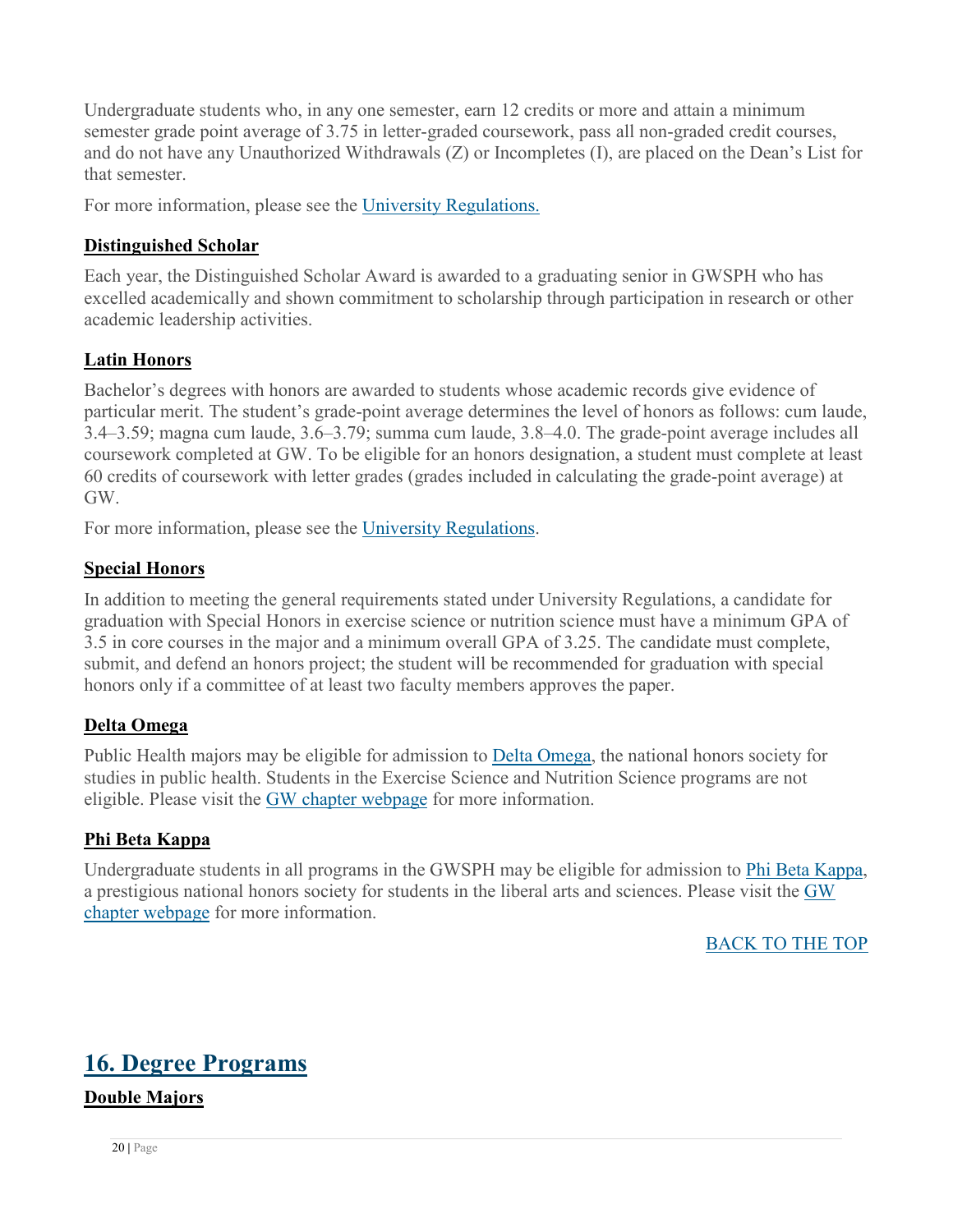Undergraduate students can declare no more than two majors, one or both of which may be within the GWSPH. In addition, students can pursue up to two minors, one or both of which may be within the GWSPH. However, students in the BS in Public Health major may not double count more than one course across two majors. Students planning to double major in Exercise Science or Nutrition Science should discuss double counting policies with their program director and academic advisor.

The degree awarded is dependent upon the student's primary major and the completion of general education requirements specific to the student's home School. For example, a GWSPH student with a primary major in Public Health and secondary major in International Affairs through the Elliott School of International Affairs will receive a BS in Public Health from the Milken Institute School of Public Health.

The completion of the secondary major will be indicated by a notation on the transcript and diploma.

#### **Minors**

Undergraduates can declare no more than two minors. Students may not declare a minor in the same subject in which they have declared a major. Students should contact their academic advisor with any questions.

Students may not double count more than one course between a major and minor or between minors, except in rare, pre-approved situations. Petitions to double count more than one course should be submitted to the student's academic advisor.

#### **Double Degrees**

To earn two bachelor's degrees at the same time, students must be admitted to the school that offers the second degree; satisfy the general and major requirements for both degrees; complete at least 30 additional credits beyond the credits required to earn one degree or a total of 150-154 credits; and earn 90 credits in residence at GW. Students interested in pursuing this option must have a cumulative gradepoint average of at least 3.3. Requests for consideration should be sent to the student's academic advisor

#### BACK TO THE TOP

# <span id="page-21-0"></span>**17. Undergraduate Degree Requirements**

To earn a bachelor's degree, students must complete 120-124 academic credits, depending on academic major; meet the General Education Requirement; school-specific requirements of their home school and requirements of at least one major within their home school; fulfill the residence requirement; and have a cumulative grade point average of at least 2.0. Additional school-specific regulations may apply.

Per GW policy, undergraduate students may not take courses online during the fall or spring semesters unless the University determines the need for remote learning based on extenuating circumstances.

#### BACK TO THE TOP

### <span id="page-21-1"></span>**18. Program-Specific Policies**

#### **Exercise Science and Nutrition Science Specific Policies:**

1. Exercise Science and Nutrition Science students may "double-count" no more than 2 courses between their major and minor or between minors or between majors. Exercise Science and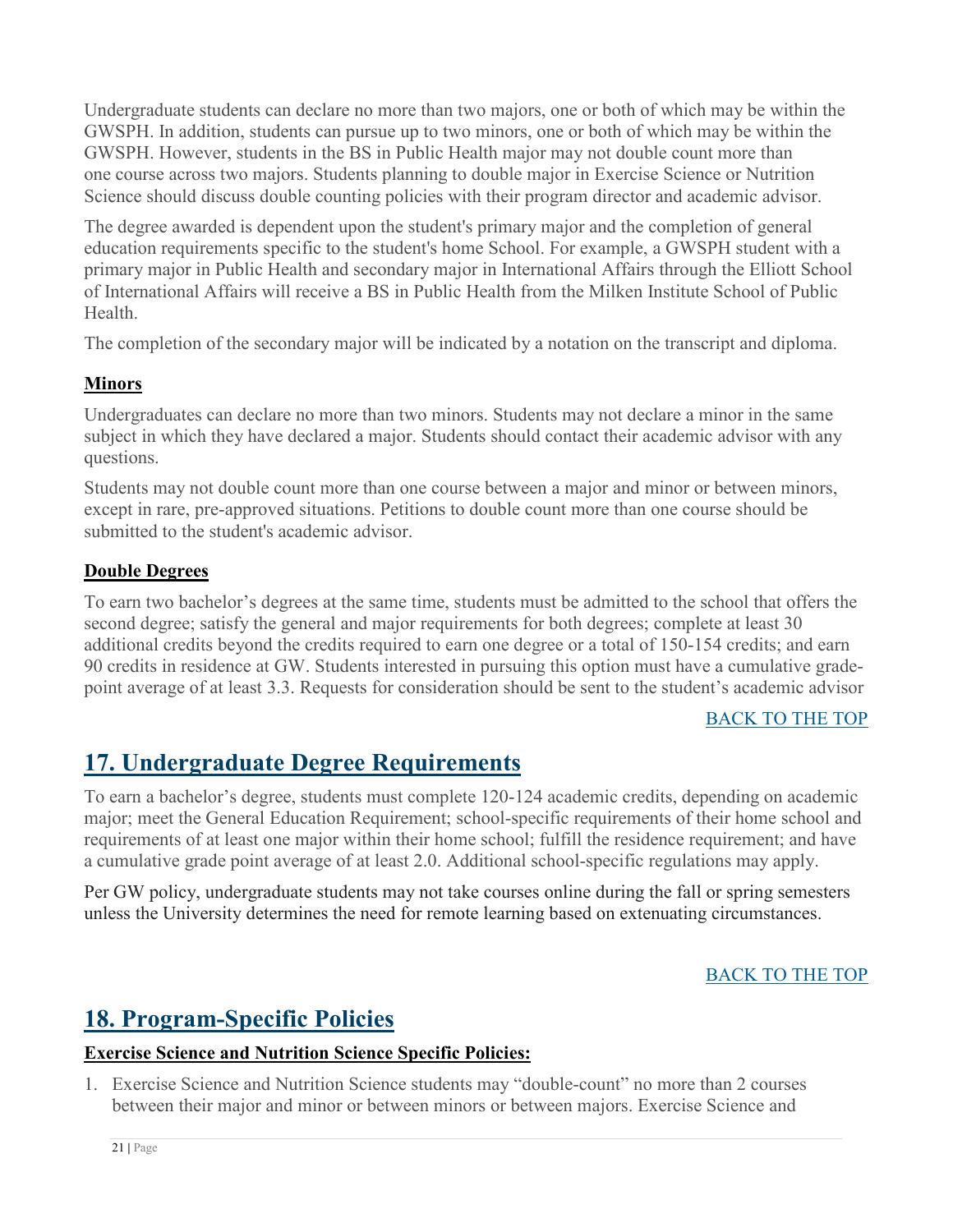Nutrition Science double majors are an exception to this rule. If you intend to double major in Exercise Science and Nutrition Science, please consult with your academic advisor about how to combine these majors. Double counting any additional coursework is at the discretion of the program director.

- 2. Exercise Science and Nutrition Science majors must receive a C- or better and a cumulative GPA of 2.5 or higher in the Nutrition Science core courses. This requirement does not apply to the Basic Science and Math core courses.
- 3. Exercise Science students must complete 2 credits worth of Field Experience.
	- a. Students must be of at least junior status.

b. Students must have completed Anatomy and Physiology 1 & 2 (EXNS 1110/1111) and have enrolled in and begun Exercise Physiology 1 (EXNS 2111) to begin the field experience. Students may begin the field experience during the fall when they are taking EXNS 2111 if they are at least junior status.

c. The Field Experience requires 100 hours on-site work (50 hours per credit). For a site to count for credit, students must complete at least 100 hours there.

d. Students are expected to read and complete all requirements detailed in the Field Experience syllabus.

e. Students may take additional credits up to 9 credits, at 50 hours per credit.

f. Students cannot start their field experience without a completed Placement Form, a site partner agreement, determination by the Office of Research Excellence and an approval email from the Field Experience Director, Dr. Mary J Barron. Questions about the field experience can be directed to Dr. Barron at  $\frac{m\bar{x}}{m(2gwu.edu)}$  and Senior Practicum Associate, Michelle Stevens at [mmsteven@gwu.edu.](mailto:mmsteven@gwu.edu)

- 4. Students may only take guided electives from the list of pre-approved courses, unless advanced written approval has been obtained. Students can access the most up-to-date list of approved guided electives in the program guide for [Exercise Science](https://publichealth.gwu.edu/sites/default/files/BS%20Exercise%20Science%20Program%20Guide%202018-19%20-%20Paige%20Edits_1.pdf) and [Nutrition Science](https://publichealth.gwu.edu/sites/default/files/BS%20Nutr%20Sci%202018-19%20Program%20Guide%20-%20Paige%20Edits.pdf) available on the academic program website. General electives can be any GW undergraduate course, except LSPA courses.
- 5. Students in the Exercise Science and Nutrition Science programs adhere to the general university rules for study abroad. For more information, please see the section on ["Study Abroad.](#page-26-1)"
- 6. Students interested in the BS Nutrition Science/MPH, Public Health Nutrition dual degree should talk to their academic advisor as soon as they decide. Students who are accepted into this BS/MPH program will be eligible to replace some required undergraduate coursework with graduate level courses. Review the program guide and the information on the BS/MPH tab on the [BS, Nutrition](https://publichealth.gwu.edu/content/nutrition-science-bs)  [Science](https://publichealth.gwu.edu/content/nutrition-science-bs) program page.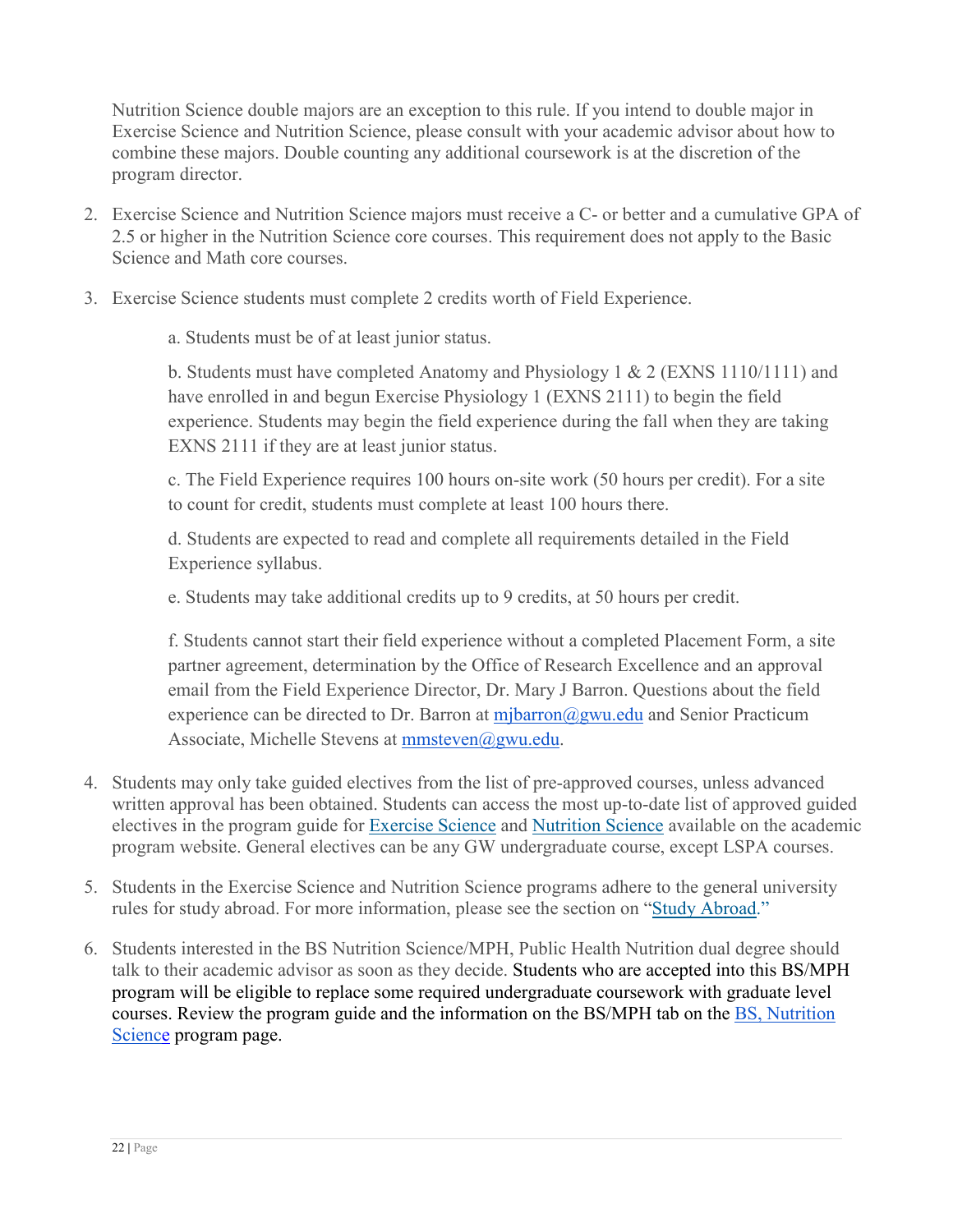a. The BS/MPH is NOT a 5-year program. The time it takes to complete the MPH portion of the dual degree program depends on student decisions regarding course load and sequencing, and whether the student is admitted in their junior or senior year.

#### BACK TO THE TOP

#### **Public Health Specific Policies:**

- 2. Absent exceptional circumstances, Public Health majors and minors may not take core courses at another institution. This includes consortium or abroad programs. Petitions for exceptions to this policy should be submitted to the program director.
- 3. While Public Health students may double-count courses between their major and minor and other majors or minors, students must complete all of the public health requirements.
- 4. Public health majors may apply no more than 9 elective credits from approved study abroad or non-GW programs. Public health minors may apply no more than 3 elective credits from approved study abroad or non-GW programs.
- 5. Students who wish to declare a Public Health Minor may do so by submitting a minor declaration [form,](https://publichealth.gwu.edu/academics/gwsph-undergraduate-declaration-form) as long as they hold a 2.75 GPA.
- 6. Students interested in the BS/MPH should talk to their academic advisor as soon as they decide. If accepted to the BS/MPH, students take 4 courses that count toward both their MPH and their BS degrees. Admission to the MPH is conditional based on grades earned in those 4 courses and successful graduation from the BS program. Refer to the BS/MPH tab of the [BS, Public Health](https://publichealth.gwu.edu/programs/public-health-bs)  [program page](https://publichealth.gwu.edu/programs/public-health-bs) for details about the BS/MPH admissions process.
	- a. The BS/MPH is NOT a 5-year program. The time it takes to complete the MPH portion of the dual degree program depends on the concentration, student decisions regarding course load and sequencing, and whether the student is admitted in their junior or senior year.
- 7. Public Health majors and minors must follow specific requirements for transferring credit from study abroad programs. See section on ["Study Abroad"](#page-26-1) for more information.

#### BACK TO THE TOP

#### **BS/MPH-Specific Policies:**

Students in the BS/MPH dual degree programs are responsible for adhering to all requirements of both the BS, Public Health program or the BS, Nutrition Science program and MPH program in which they are enrolled. Please read the BS/MPH program information found in the BS/MPH tab for [Public Health](https://publichealth.gwu.edu/programs/public-health-bs) or [Nutrition](https://publichealth.gwu.edu/content/nutrition-science-bs) and consult with your academic advisor for additional policies and procedures.

#### BS/MPH Requirements:

1. To retain eligibility for many undergraduate federal and institutional financial aid opportunities, at least 51% of the student's semester course load must comprise undergraduate courses. Example: If a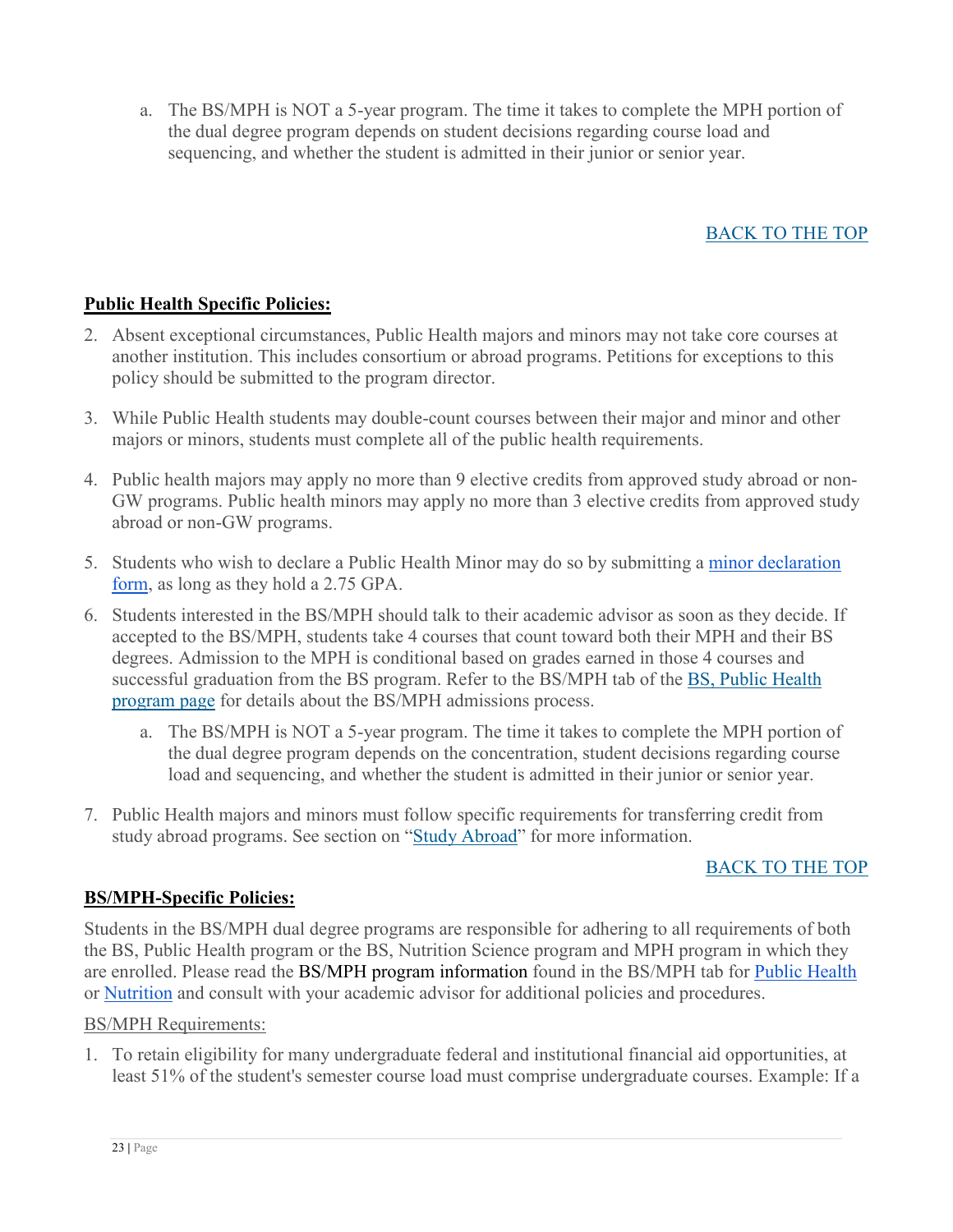student is enrolled in 12 credits in one semester, at least 7 credits must be undergraduate coursework (58%) to be considered an undergraduate student.

- a. It is the student's responsibility to confirm with the [Office of Student Financial](http://financialaid.gwu.edu/contact-us)  [Assistance](http://financialaid.gwu.edu/contact-us) the requirements that should be met in order to maintain eligibility for undergraduate financial aid.
- b. Students enrolled in more than 49% graduate level credits per semester risk complications with their financial aid and scholarships.
- 2. Graduate Credit Requirement: 120 or 124 undergraduate credits, for the BS in Public Health and BS in Nutrition Science, respectively, are required for the BS degree; 36 graduate credits are required for the MPH degree.
- 3. BS/MPH students earn their degrees sequentially, with the BS awarded after students successfully complete 120 (BS in Public Health) or 124 (BS in Nutrition Science) credits and meet all other requirements for the undergraduate degree. Students may choose to participate in the Spring Commencement Ceremony twice – once to celebrate their undergraduate degree and later to celebrate their graduate degree.
- 4. Time Limit Requirement: Both degrees must be completed within six years of the date accepted to the School of Public Health.
- 5. Students should follow the policies and procedures relating to course-specific issues pertinent to the course. If the issue relates to an undergraduate course, students should follow the undergraduate rules; if the issue relates to a graduate course, students should follow the graduate rules.
- 6. Grade Point Requirement: A 3.0 (B average) overall grade point average is required for graduate courses.
- 7. Students who complete the crossover courses may take additional graduate level coursework. Students should consult with the BS/MPH advisor to discuss this option. Non-crossover graduate credits will only count toward the MPH degree. These courses do not count toward undergraduate graduation.
- 8. Per University policy, students cannot receive credit for the same course twice. Thus, students who have completed the undergraduate versions of the indicated crossover courses will receive academic credit only at the undergraduate level. The graduate course credit will only apply to their MPH degree. Students will also have to take the relevant courses at the graduate level to complete their MPH degree (e.g., if a student takes undergraduate epidemiology to fulfill the BS, Public Health requirement, s/he will also have to take a graduate level epidemiology course to fulfill the MPH requirement). For this reason, students are encouraged to decide whether to apply to the BS/MPH program at the earliest opportunity to avoid taking potential crossover classes until a decision has been made on their application.
- 9. For students coming from the BS, Public Health program, they may be eligible to "waive and replace" PUBH 6012 Fundamentals of Health Policy in their MPH degree if they earn an A- or better in PUBH 3135W Health Policy. To complete this waiver, students should submit a graduate petition to their BS/MPH advisor in their final semester as an undergraduate student.
- 10. BS/MPH students will be assigned an MPH program advisor upon acceptance to the BS/MPH. Students should consult with their undergraduate advisor on their requirements to complete their BS. Students should consult with their MPH advisor to map out their MPH graduate plan and ask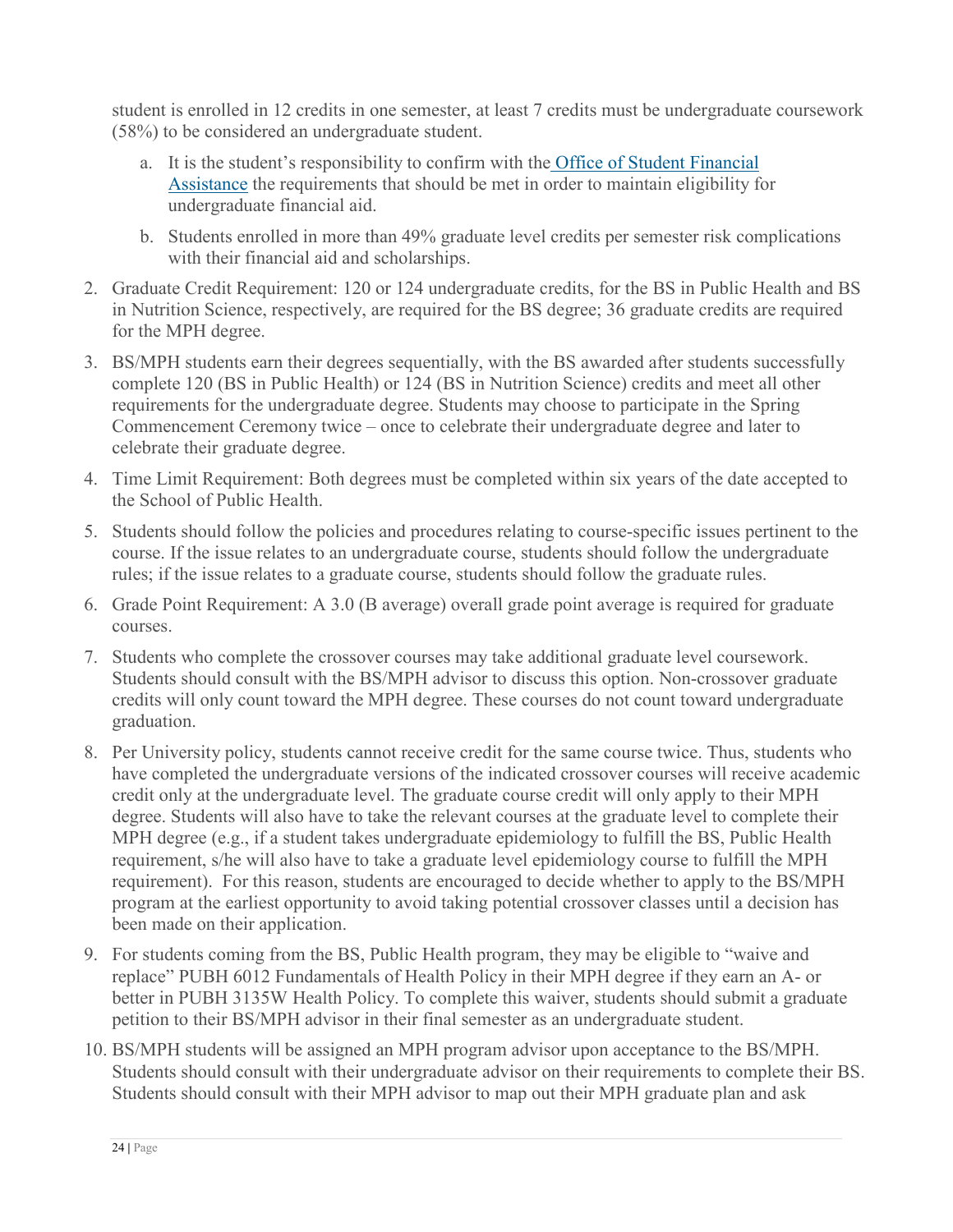questions about the MPH curriculum and requirements. Upon graduation from the BS in Public Health or BS in Nutrition Science students will work with their MPH advisor only.

- 11. After completing the BS degree, students will follow all graduate policies, including completion of:
	- a. Human research training (CITI training);
	- b. 16 hours of professional enhancement (8 hours before completing the BS and another 8 hours before completing the MPH) activities;
	- c. The GWSPH Academic Integrity Quiz.

#### Financing the BS/MPH Program

Prior to the award of the BS degree, BS/MPH students are eligible only for undergraduate financial assistance. The fixed rate undergraduate tuition plan remains in effect for full-time BS/MPH students while completing their BS degree. To retain eligibility for undergraduate Federal and institutional financial aid, the number of graduate courses for which an undergraduate student is registered in any given semester or summer session must be less than half of his or her total course load. Students must be enrolled in 51% undergraduate credits each term of the BS degree.

After completion of their BS, BS/MPH students will pay the graduate rate on a per-credit basis. Once matriculated into the graduate program, BS/MPH students are eligible to apply for need-based graduate support and the [Grad2Grad program.](https://graduate.admissions.gwu.edu/grad2grad) BS/MPH students are not eligible for graduate merit scholarships through GWSPH.

#### Grad2Grad Program

Current undergraduate students at GW may be interested and eligible to participate in the Grad2Grad program to continue graduate study (master's and graduate certificate programs) at GW. Benefits to participation in the Grad2Grad program include reduced tuition fees and, for many programs, the waiver of graduate admissions examinations.

To qualify for the Grad2Grad program, students must immediately enroll in a graduate program (master's or graduate certificate program) after earning their undergraduate degree. They must apply for the Grad2Grad program in the Spring of their Senior year.

For more information and Grad2Grad application, please visit the [Grad2Grad program website.](https://graduate.admissions.gwu.edu/grad2grad)

BACK TO THE TOP

# <span id="page-25-0"></span>**19. General Education Requirement**

Under the University General Education Requirement, undergraduate students in GWSPH are required to enroll in approved courses in the areas of written communication, critical or creative analysis in the humanities, critical or quantitative analysis in the social sciences, quantitative reasoning, and scientific reasoning. For the distribution of these requirements, please see the University General Education Requirements [GW Bulletin.](http://bulletin.gwu.edu/university-regulations/general-education/) Transfer credits earned after matriculation cannot be used to fulfill the University General Education Requirements.

BACK TO THE TOP

# <span id="page-25-1"></span>**20. Independent Study/Undergraduate Research Course Requirements**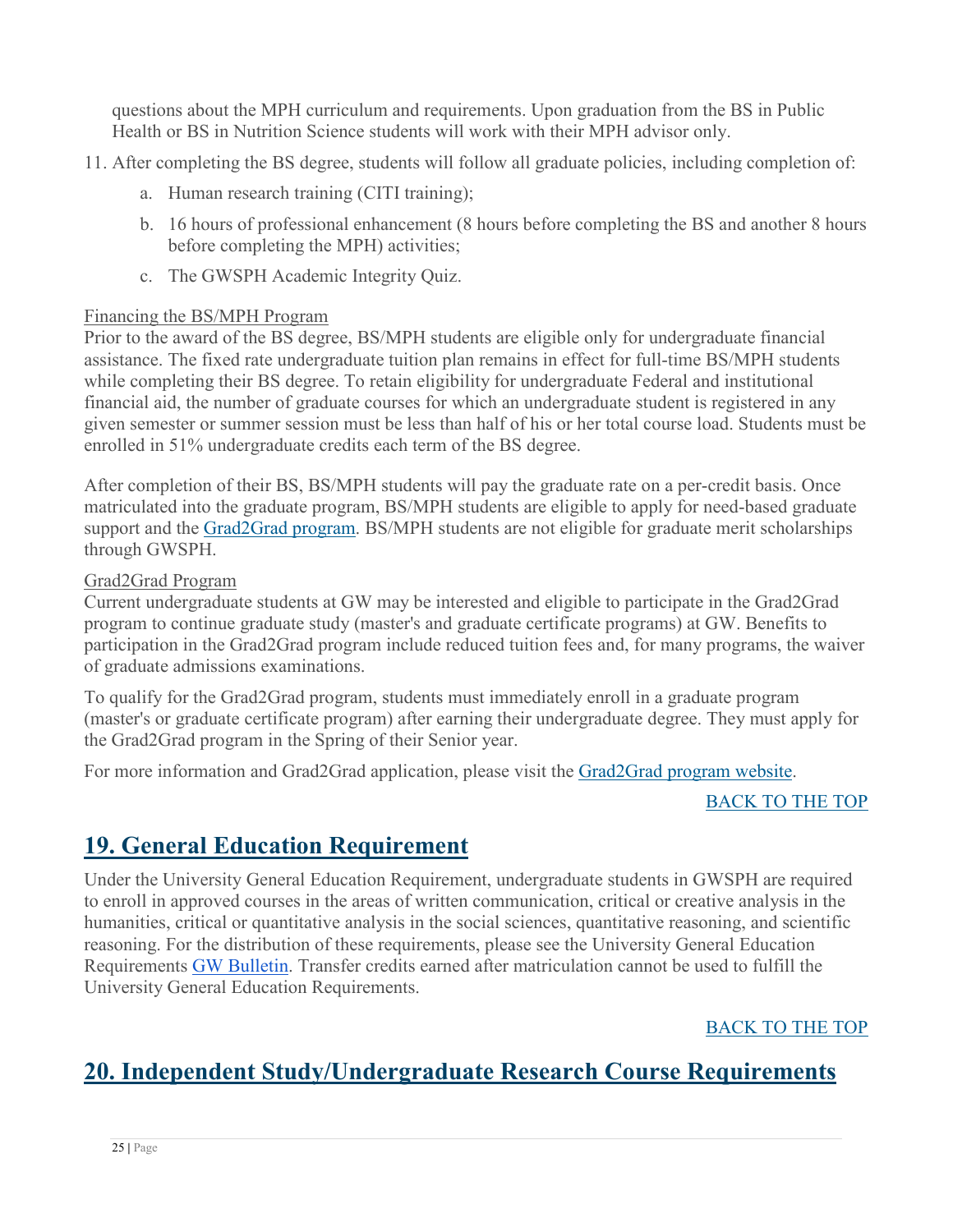Independent study is designed to provide the student with an opportunity to gain or enhance fieldspecific knowledge. Independent study plans must be approved *prior* to the beginning of the semester. Additional details, forms and instructions for registration are available [online.](about:blank) Absent exceptional circumstances, independent study projects may not be used as a substitute for an available required or elective course and may not cover substantially the same subject matter that is available in a required or elective course. In addition, independent study projects may not cover substantially the same subject matter that is available in a required or elective course.

Students who want to work with faculty on research projects may choose to do so for credit or for nocredit, but receive a transcript notation memorializing their work. Students who wish to receive SPH credit for undergraduate research should sign up for EXNS 3995 or PUBH 3995, based on the subject matter of the research. The 3995 course offering is a variable credit class, and students may apply up to 6 credits of 3995 research toward their major or 3 credits of 3995 research towards their minors. In most cases, students should not get paid and receive credit for the same research. Students who are interested in signing up for a 3995 class should reach out to their undergraduate academic advisor for course requirements and process. In limited cases, students may wish to participate in a faculty research project for no credit but receive a transcript notation. This may occur if a student is at their credit limit and does not want to incur additional costs or if the student is getting paid for the undergraduate research and also has another GW job (undergraduates may not have two different paying GW jobs). Students who want a no-credit research opportunity should sign up for UNIV 1995: Undergraduate Research Experience. For more information, go to [https://research.gwu.edu/transcript-notation.](https://research.gwu.edu/transcript-notation)

## <span id="page-26-0"></span>**21. Enrolling for a Course at Another School or Institution**

Once enrolled at GWSPH, undergraduate students are expected to complete course requirements at GWSPH. However, students majoring in Exercise Science and Nutrition Science may transfer up to 9 credits (or 3 courses) for required coursework completed at another institution. Students majoring in Public Health can transfer up to 9 credits towards their elective requirements. They cannot transfer back core requirements. Public Health minors may transfer up to 3 elective credits from approved domestic programs. Advisors can assist in the course transfer approval process.

If a student wishes to register concurrently at GW and another Washington, DC area institution, they must request written permission in advance. To request such permission, please follow these steps:

- Read the guidelines on the Registrar's Consortium [page.](https://registrar.gwu.edu/consortium)
- Complete the [petition](https://registrar.gwu.edu/sites/g/files/zaxdzs2171/f/downloads/consortium-form.pdf) and attach the syllabus of the course desired to take.
- Obtain student advisor's signature by sending the form to [sphundergrad@gwu.edu.](https://registrar.gwu.edu/sites/g/files/zaxdzs2171/f/downloads/consortium-form.pdf)
- Please see the [Consortium of Universities of the Washington Metropolitan Area](http://www.consortium.org/) website for more information.

#### BACK TO THE TOP

# <span id="page-26-1"></span>**22. Study Abroad**

Students may take electives from an approved list electives. Courses not on the pre-approved list may be submitted in advance for review and possible approval. Students should utilize the GW Office for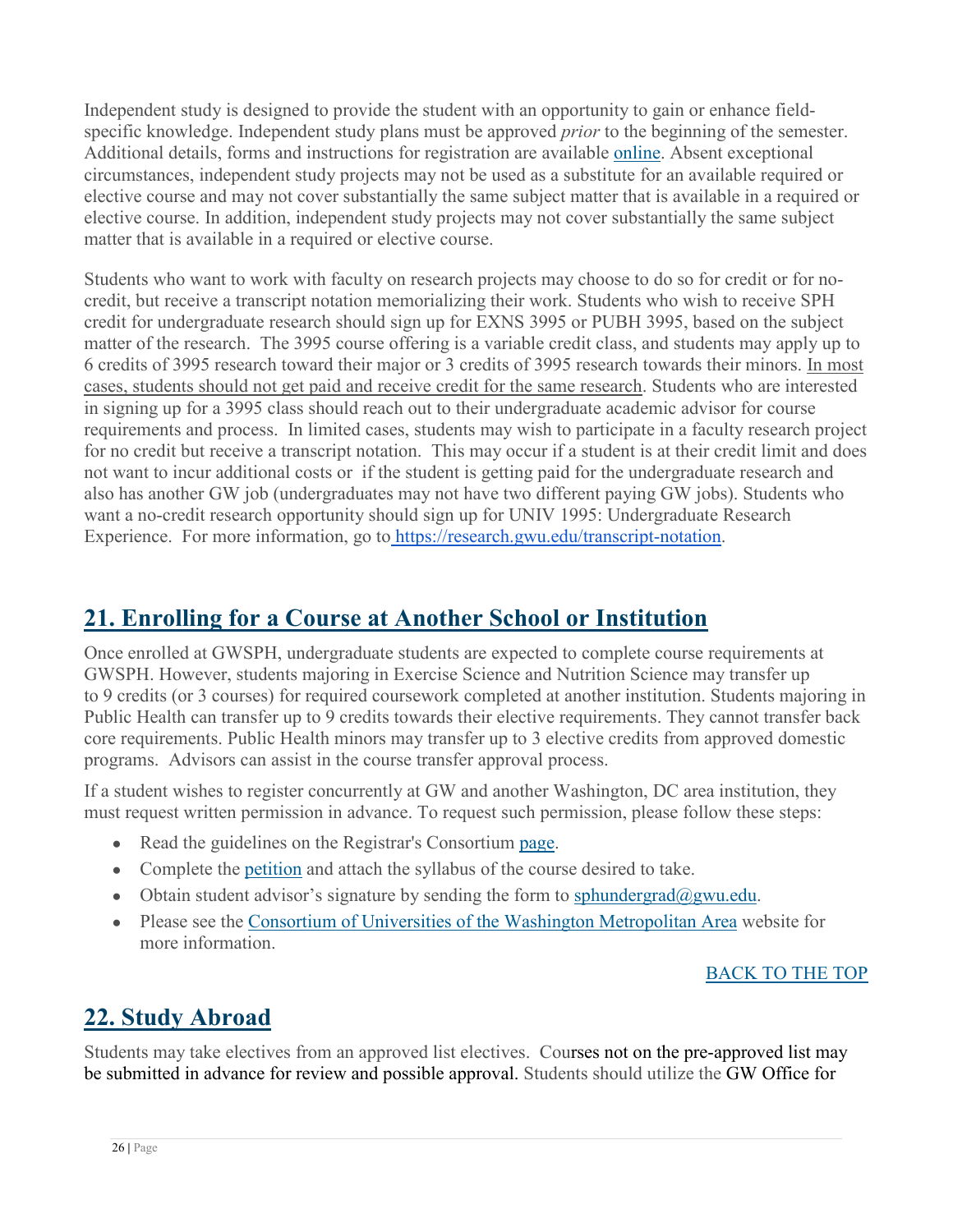Study Abroad [petition](https://studyabroad.gwu.edu/transferring-credit) for credit and obtain departmental approval. Students must earn a grade of C or above in order to receive transfer credit. Contact your Advisor with questions.

Students must have a 2.75 cumulative grade-point average at the time of application and have completed 45 credits prior to departure. Undergraduates who wish to study abroad during the academic year should contact the Office for Study Abroad concerning eligibility, procedures, requirements, and fees for participation.

For more information, please see the [University Regulations.](http://bulletin.gwu.edu/university-regulations/#Abroad)

#### **Exercise Science and Nutrition Science Majors**

Exercise Science and Nutrition Science majors follow the general university requirements for study abroad programs. For more information, please see the [University Regulations](http://bulletin.gwu.edu/university-regulations/#Abroad) and visit the [GW Office](https://studyabroad.gwu.edu/)  [for Study Abroad](https://studyabroad.gwu.edu/) website.

#### **Public Health Majors**

Students in the Public Health program must adhere to specific study abroad requirements. Public Health majors may transfer up to 9 elective credits from study abroad programs. Public Health minors may transfer up to 3 elective credits from study abroad programs. For more information, please contact your academic advisor.

#### BACK TO THE TOP

### <span id="page-27-0"></span>**23. Applying for Admission**

### **Bachelor of Science**

Please refer also to the [undergraduate admissions](https://publichealth.gwu.edu/admissions/undergraduate-admissions) page on our website.

#### **Bachelor of Science in Exercise Science or Nutrition Science**

Students may enter the BS in Exercise Science or Nutrition Science as first-year students when they apply to GW through the Office of Undergraduate Admissions. Current GW students who wish to transfer to the BS in Exercise Science or Nutrition Science from another GW major should submit the Internal Transfer Application to the [Office of the Registrar.](https://registrar.gwu.edu/)

Students from other universities who wish to transfer to GW's BS in Exercise Science or Nutrition Science program should apply through the [Office of Undergraduate Admissions.](https://undergraduate.admissions.gwu.edu/)

#### **Bachelor of Science in Public Health**

Students may enter the BS in Public Health program as first-year students when they apply to GW through the Office of Undergraduate Admissions.

Current students who wish to transfer to the Public Health program must apply to become a major and have a cumulative GPA of 2.75 or higher. Eligible students must submit a completed application by October 1<sup>st</sup> for the fall application cycle or February 1<sup>st</sup> for the spring application cycle. Please see the BS in Public Health program guide and [website](https://publichealth.gwu.edu/programs/public-health-bs) for application details and instructions.

Students transferring to GW from other universities that wish to enter the BS in Public Health should apply through the Office of Undergraduate Admissions.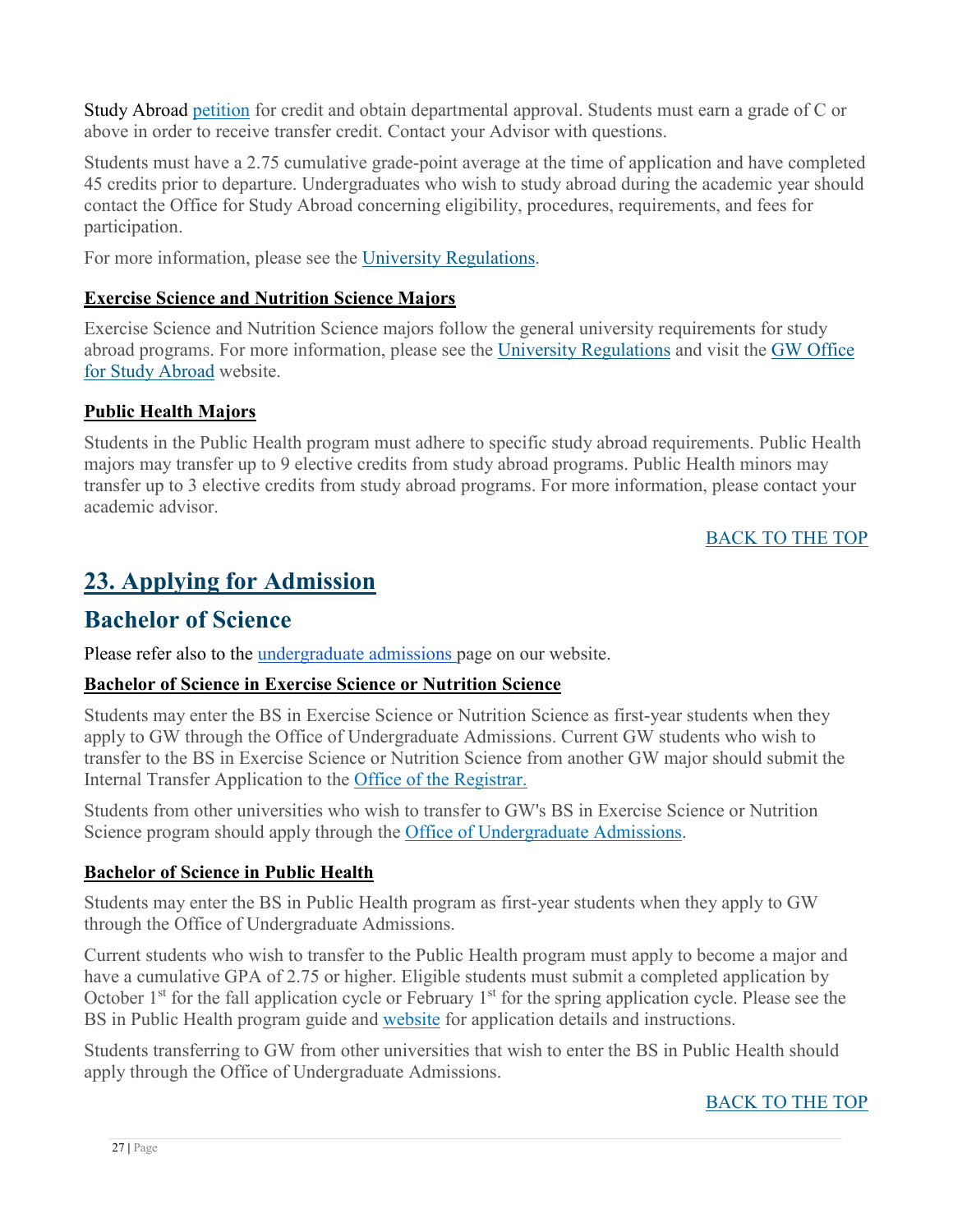### **BS/MPH**

Only BS in Nutrition Science or BS in Public Health majors with a cumulative GPA of 3.3 or higher (nutrition core courses only for BS in Nutrition Science majors) are eligible to apply to a BS/MPH program. Students must be admitted to the BS in Nutrition Science or BS in Public Health PH major before applying to the BS/MPH program.

Students interested in the BS/MPH in the BS, Public Health program will apply directly to any of the residential MPH programs. Students in the BS, Nutrition Science can apply only to the MPH, Public Health Nutrition program.

For more information about the online application for the BS/MPH program, please see the "Admissions Requirements" section of the BS/MPH tab of the [BS, Public Health program page.](https://publichealth.gwu.edu/programs/public-health-bs)

### **Minor**

Students may not declare a minor in the same program for which they enrolled as a major. (Example: An Exercise Science major may not declare a minor in Exercise Science.)

Visit the [Undergraduate Minors program page](https://publichealth.gwu.edu/programs/undergraduate-minors) to learn more about program offerings.

#### **Minor in Bioinformatics**

Students can apply at any time, either before or after being accepted to GW. Students must have a 2.8 cumulative GPA to become a minor. There is no admissions process – qualified students will be admitted to the minor on a space available basis. Students should submit their home school's minor declaration form.

#### **Minor in Exercise Science**

Students can apply at any time, either before or after being accepted to GW. Students must have a 2.5 cumulative GPA to become a minor. There is no admissions process – qualified students will be admitted to the minor on a space available basis. Students should submit their home school's minor declaration form.

#### **Minor in Nutrition Science**

Students can apply at any time, either before or after being accepted to GW. Students must have a 2.5 cumulative GPA to become a minor. There is no admissions process – qualified students will be admitted to the minor on a space available basis. Students should submit their home school's minor declaration form.

#### **Minor in Public Health**

Students can apply to the minor in Public Health any time after having their first semester at GW. Students must have a 2.75cumulative GPA to become a minor. There is no admissions process – qualified students will be admitted to the minor on a space available basis.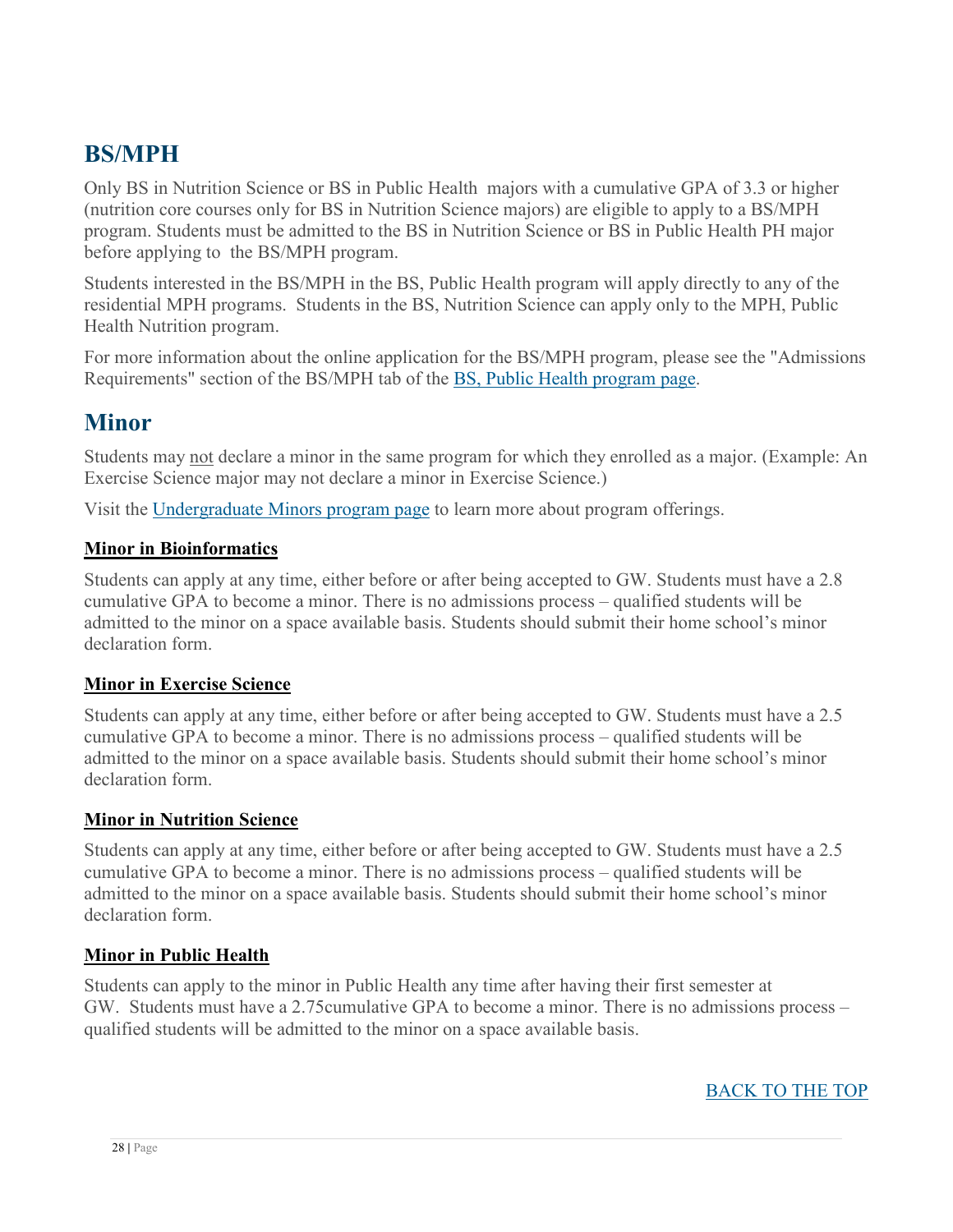# <span id="page-29-0"></span>**24. Applying for Readmission**

Students who were previously registered at The George Washington University and who wish to resume studies after discontinuing enrollment for one or more semesters (summer sessions and leaves of absence excluded) must [apply for readmission.](https://gwadmissions.secure.force.com/tgtx/targetx_eventsb__formpage?formid=217782) Applications are accepted at any time as long as they adhere to the deadlines for each semester.

Students seeking readmission must be in good academic standing, have official transcripts sent to the Office of Undergraduate Admissions from all other institutions of higher education they attended in the interim and fill out the [Readmission Application.](https://gwadmissions.secure.force.com/tgtx/targetx_eventsb__formpage?formid=217782)

Applicants for readmission are subject to the [University Regulations](http://bulletin.gwu.edu/university-regulations) in effect at the time of readmission. The application fee is waived for students applying for readmission after previous enrollment as a degree candidate. Students seeking readmission as degree candidates after previous enrollment in nondegree status at GW must submit the [Common Application](https://www.commonapp.org/school/george-washington-university) and all required credentials that were not submitted previously or required for non-degree admission.

#### **Deadlines**

Fall Semester: March 15 Spring Semester: October 31 Summer Sessions: 4 weeks prior to the beginning of the desired summer session

#### BACK TO THE TOP

### <span id="page-29-1"></span>**25. Preparation for Graduate School**

An undergraduate degree from GWSPH prepares students for a wide range of careers and graduate school experiences. Our faculty, advisors, and career counselors are ready to speak with students about a variety of graduate school options, such as public health, medicine, nursing, physical therapy, law, policy, international affairs, and business.

#### **Preparation for Medical Professions**

A student who plans to apply to medical, nursing, physician assistant, or other health profession schools should fulfill the general requirements of their program. The Pre-Health [Advisors](https://prehealth.gwu.edu/) within the Office of Pre-Professional Advising provide advice about academic preparation for medical school. Students should also meet with their academic advisor to plan their course of study to meet all prehealth prerequisites and prepare for entrance exams.

#### **Preparation for Law School**

A broad liberal arts education is the best undergraduate preparation for law school. Students are encouraged to use elective credit to increase the breadth of their program of study. Advice about academic preparation for law school is provided by the [pre-law advisor](https://prelaw.gwu.edu/) in the Office of Pre-Professional Advising.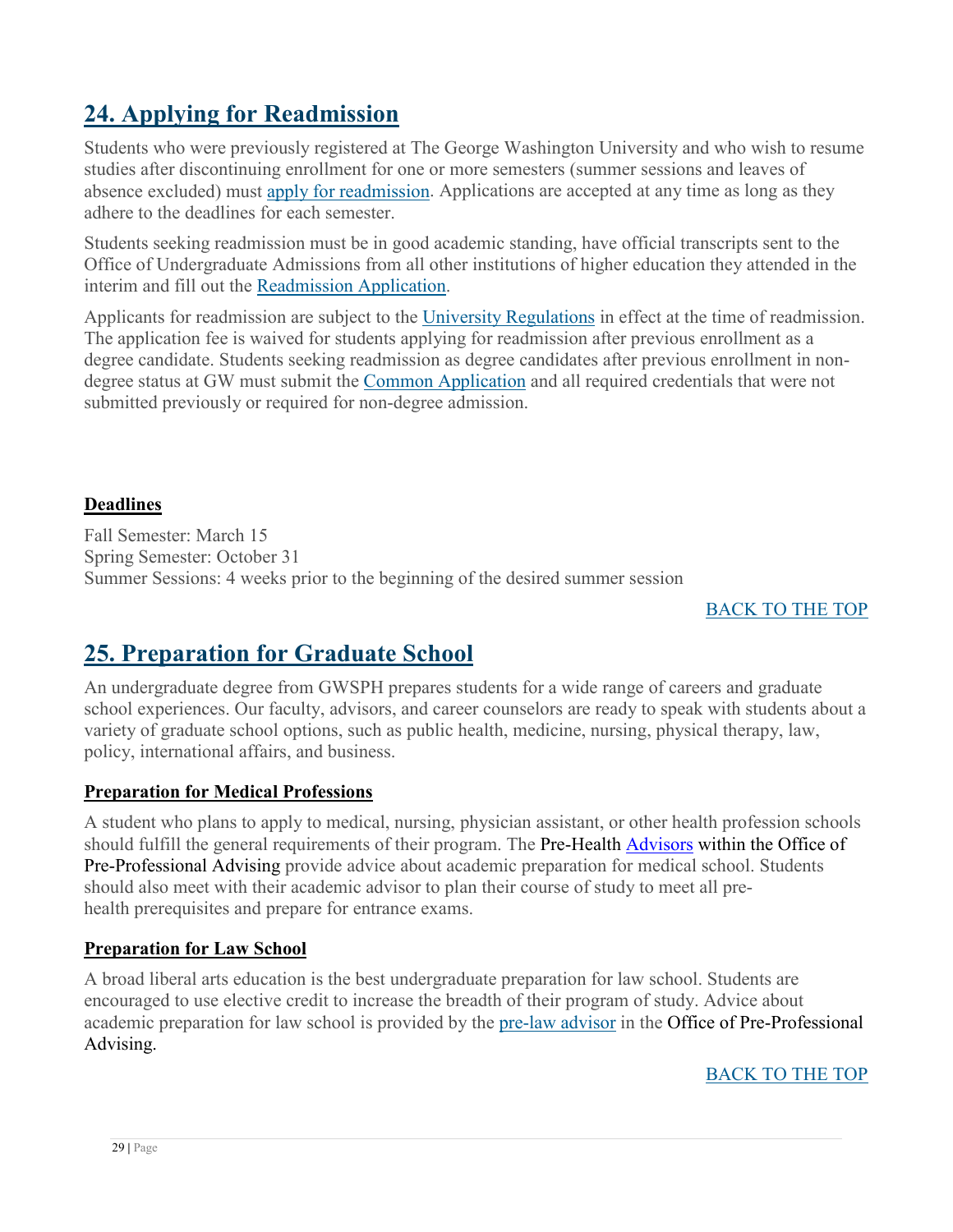## <span id="page-30-0"></span>**26. Other Regulations**

Other regulations applicable to undergraduate students of the University can be found under [University](http://bulletin.gwu.edu/university-regulations/)  [Regulations.](http://bulletin.gwu.edu/university-regulations/)

#### BACK TO THE TOP

# <span id="page-30-1"></span>**GUIDE FOR POST-ACCEPTANCE**

### <span id="page-30-2"></span>**Initial Steps**

Students are responsible for a number of pre-and post-enrollment activities. The following items require action on the part of the student and should be considered essential in the orientation and acclimation process. Once a student has returned the Declaration of Intent documents and has made a deposit, the student should set up their [NetID.](http://gwid.gwu.edu/)

#### <span id="page-30-3"></span>**1. The GWSPH Source**

"The Source" is home to many resources for students, faculty and staff.

All students will use The Source to find the Academic Integrity Quiz described in the section, "In the First Two Weeks." Currently, The Source can be utilized one of two ways. First, if you know the name of the resource you are looking for, simply type it (or part of it) into the search bar and click the icon. You can also use the category filters under "Resources" to help you locate the resource you are looking for.

Secondly, under the "Faculty," "Researchers" and "Staff" tabs, you will find navigation that will help you locate information and resources similar to those available on the school's website.

Net ID and Password are needed to log into the [GWSPH Source.](http://publichealth.gwu.edu/content/gwsph-source)

#### BACK TO THE TOP

#### **2. DegreeMAP**

- **[DegreeMAP](https://registrar.gwu.edu/degreemap)** is the GW online advising tool for use by students and advisors.
- To use the planner, log in to DegreeMAP:
	- o Log in to the [GWeb Infosystem](https://banweb.gwu.edu/)
	- o Click on the Records and Registration link
	- o Click on the Student Records Information link
	- o Click on the DegreeMAP link
	- o Click the "Launch DegreeMAP" button

Please note that students are responsible for meeting all degree requirements and that DegreeMAP should be used for planning purposes.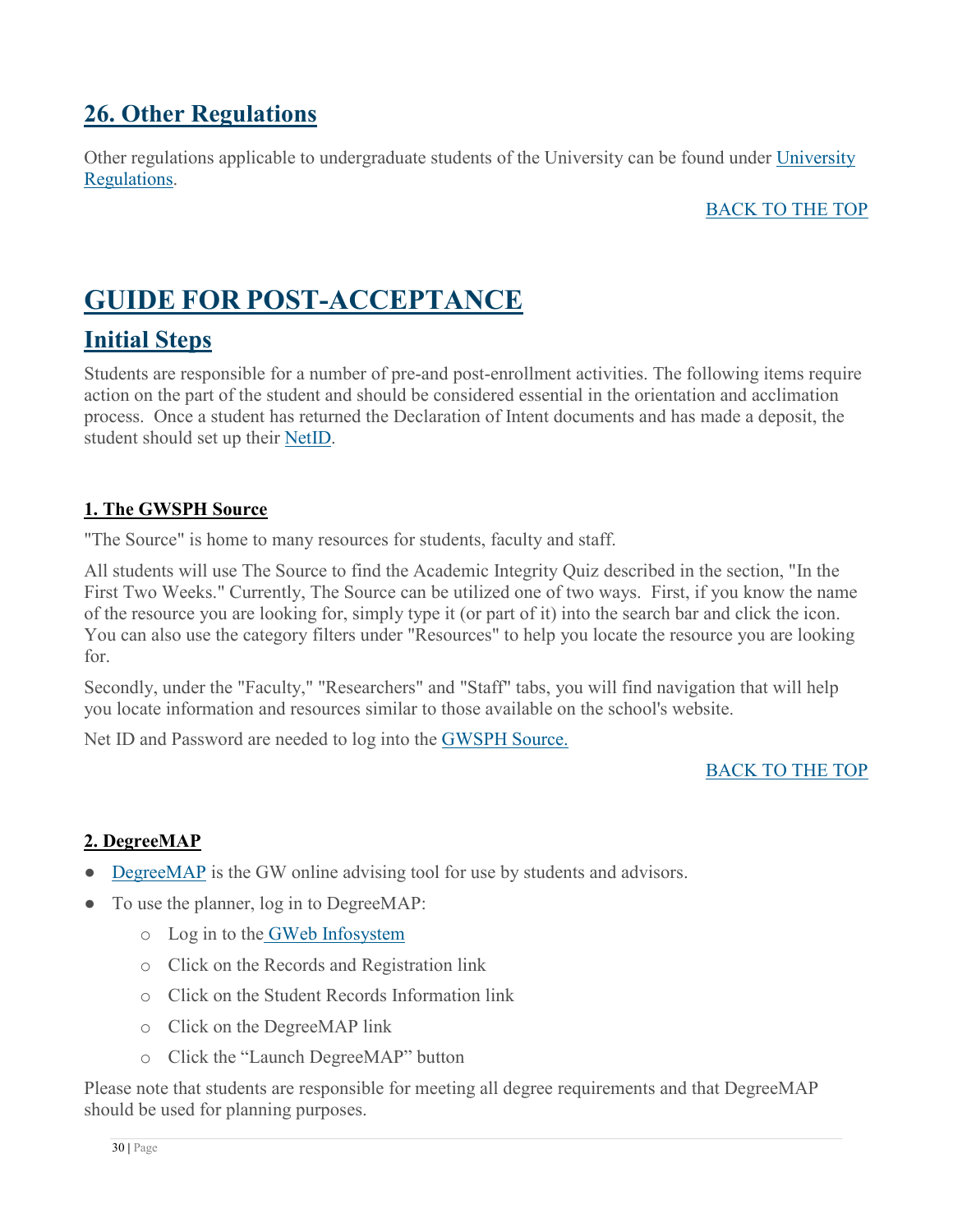#### <span id="page-31-0"></span>**3. Register for Classes**

#### **On Campus Students**

- Visit the [Registration Tutorial](http://publichealth.gwu.edu/academics/courses/registration-steps)
- After the student has met with an advisor, they may register online through [BanWeb.](https://banweb.gwu.edu/PRODCartridge/twbkwbis.P_WWWLogin)
- There may be late changes in the schedule that are not reflected in those documents found on the Milken Institute SPH website. Always check the University [Schedule of](http://www.gwu.edu/%7Eschedule/)  [Classes.](http://www.gwu.edu/%7Eschedule/)

#### [BACK TO THE TOP](https://publichealth.gwu.edu/content/undergraduate-student-handbook#_BACK_)

#### <span id="page-31-1"></span>**4. Read the Weekly Student Newsletter and Academic Announcements**

All enrolled Milken Institute SPH students receive the weekly newsletter, sent to their gwu.edu email address. The newsletter compiles all the important deadlines, events and announcements for the coming weeks. It is advised that all students read the student newsletter each week to be aware of current events, activities, and updates. Students are also added to the undergraduate SPH newsletter managed by the undergraduate advising team. In addition, students will periodically receive an Academic Announcement. These announcements are sent on an as-needed basis and concentrate on academic issues such as new requirements or course registration. It is essential that students review Academic Announcements closely.

#### <span id="page-31-2"></span>**5. Opt-In to the Student Listserv**

Students are also welcome to join the opt-in Milken Institute SPH listserv that includes students, alumni, faculty, staff and members of the community. The list is used to distribute information on seminars, internships, fellowships, and professional conferences. Once a member of the list, you can send public health related announcements to fellow list members.

If you are interested in subscribing to the GWSPH listserv, please:

- 1. Send an email to Robin Delk (robin $3@g$ wu.edu)
- 2. Write "Subscribe to Listserv" in the subject field of the email
- 3. Simply include "Please add me to the undergraduate student listserv" in the body.

# <span id="page-31-3"></span>**IN THE FIRST TWO WEEKS**

### <span id="page-31-4"></span>**1. Complete Academic Integrity Requirements**

All Milken Institute School of Public Health students are required to complete the [GW Academic](http://publichealth.gwu.edu/integrity#GW%20Integrity)  [Integrity Activity.](http://publichealth.gwu.edu/integrity#GW%20Integrity) This must be completed **within 2 weeks of starting your coursework**. Forward the confirmation email you receive to your Advisor at [sphundergrad@gwu.edu](mailto:sphundergrad@gwu.edu) when you've completed the Academic Integrity Quiz. Your Advisor will forward it to the Office of Student Records so that your DegreeMap record can be updated. For more information please visit the school's [website.](http://publichealth.gwu.edu/integrity)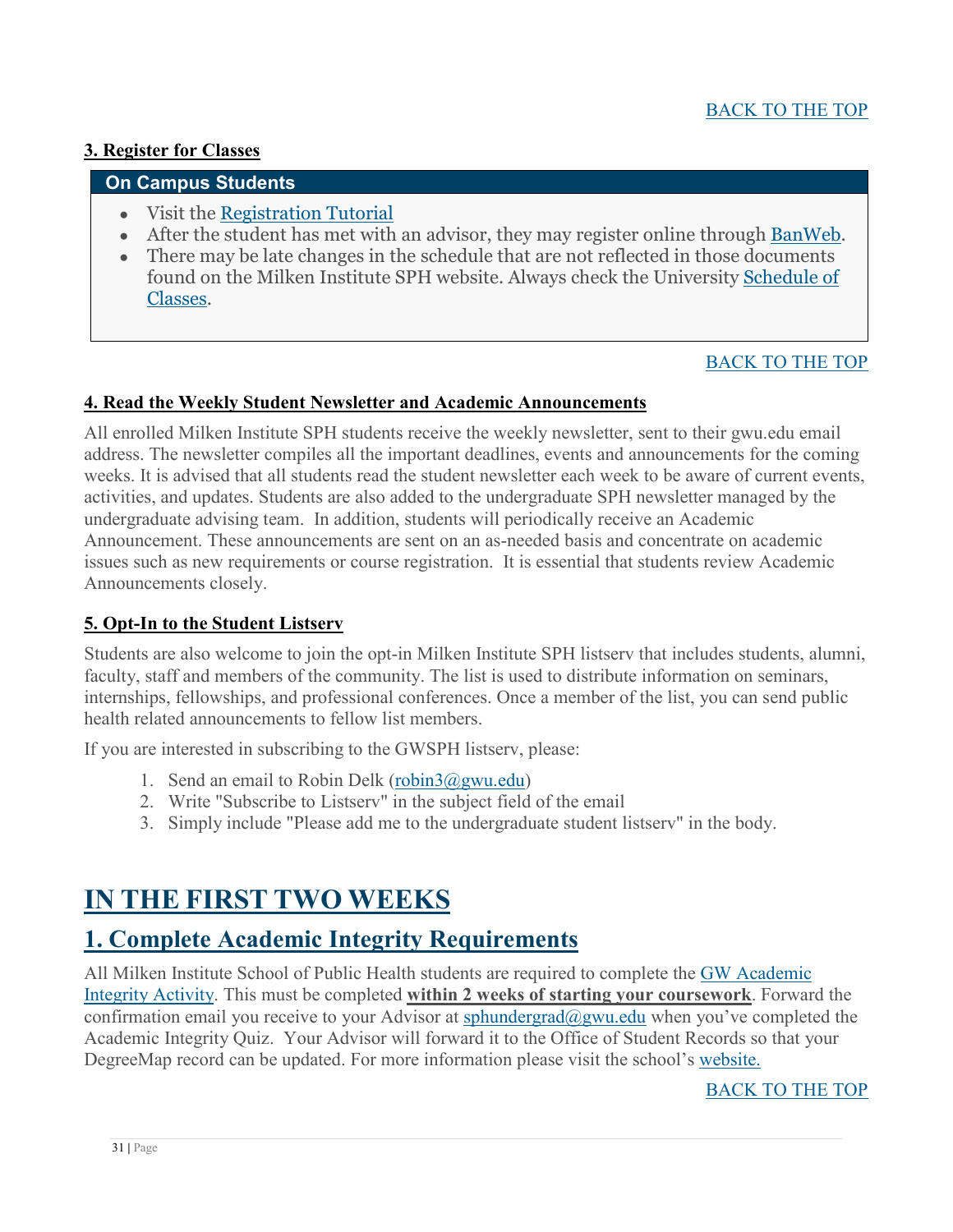# <span id="page-32-0"></span>**2. Internal Transfer Orientation**

Students who internally transfer to the Milken Institute School of Public Health from another college within the university either through application to the Public Health major or through a form with the Registrar's Office should complete the online orientation available on Blackboard. The internal transfer module reviews important information relevant to completing GWSPH graduation requirements.

BACK TO THE TOP

# <span id="page-32-1"></span>**PRIOR TO GRADUATION**

### <span id="page-32-2"></span>**1. Human Subjects Research Training (CITI) Requirements**

All students in the GWSPH are required to complete training regarding human subject protection regulation and the Health Insurance Portability and Accountability Act of 1996 (HIPAA). To fulfill this requirement, a student must complete the Collaborative IRB Training Initiative (CITI) Course in The Protection of Human Research Subjects. All GWSPH students are required to complete the CITI module Social and Behavioral Researchers or the Biomedical track which can be found under Human Subjects Research Training. CITI coursework must be completed before the end of their first semester/two modules.

The CITI course is available online. Be sure to print out the certificate of completion for the CITI course and keep a copy for your records. Students will need this documentation for any IRB submission package. Documentation of completion is also required for graduation clearance. Students will submit these documents to [sphundergrad@gwu.edu](mailto:sphundergrad@gwu.edu) and advisors will send to the Office of Student Records. Additional training requirements exist for students who plan to conduct some types of research (e.g., clinical research).

#### **To get started:**

- 1. Go to [www.citiprogram.org](http://www.citiprogram.org/)
- 2. Click: Register for the CITI course
- 3. Select Institution (GWU is under All Others, a drop-down list)
- 4. Create a new username and password.
- 5. Enter contact information

#### BACK TO THE TOP

### <span id="page-32-3"></span>**2. Participate in Professional Enhancement (PE) Activities**

Over the course of four years, all GWSPH students must complete eight hours of professional enhancement activities. These activities supplement the academic curriculum and help prepare students to participate actively in the professional community. They enhance practical knowledge and awareness of public health issues – either in general or in a student's specific area of study. Students can fulfill this requirement by attending workshops, seminars, live webinars (recorded webinars or meetings do not fulfill this requirement), or other relevant professional meetings. Download the form [here.](https://publichealth.gwu.edu/sites/default/files/downloads/Professional%20Enhancement%20Policy%20Form%20122018.pdf) Submit the completed Professional Enhancement Form to your academic advisor or to [sphundergrad@gwu.edu.](mailto:sphundergrad@gwu.edu)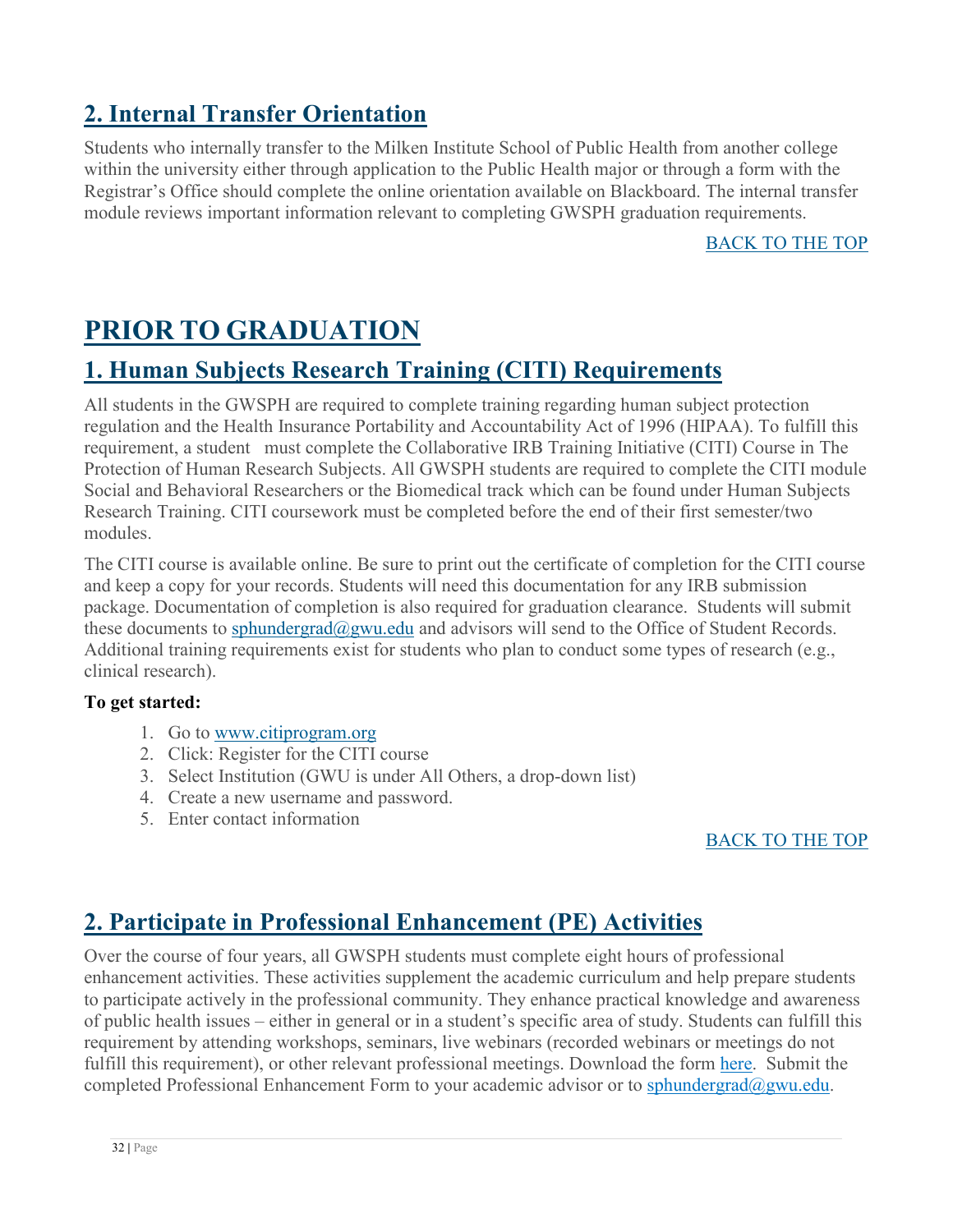If unsure of whether the activity is appropriate for the PE or not, students should reach out to an advisor to obtain approval prior to attending the PE activity. Include information (name of a conference/objective of the activity), so the advisor can determine if the activity is valid for PE credit. Note that if advanced approval is not obtained, the PE activity may or may not be eligible to count toward PE requirements.

#### BACK TO THE TOP

# <span id="page-33-0"></span>**GRADUATION & BEYOND**

### <span id="page-33-1"></span>**1. Preparing to Graduate**

Students are responsible for ensuring that they have met all degree requirements prior to applying for graduation. The GWSPH strongly recommends that all students carefully review their degree progress early in the semester prior to graduation and contact their advisor with questions or concerns.

All undergraduate students apply to graduate via the online application on [GWeb.](https://banweb.gwu.edu/PRODCartridge/twbkwbis.P_WWWLogin) In most cases, students will be notified by their academic advisor that they have been approved or denied to graduate; students who have not been contacted should contact their academic advisor.

For more information, please visit the [GWSPH Graduation website](http://publichealth.gwu.edu/academics/graduation) and the [Office of the Registrar.](https://registrar.gwu.edu/online-graduation-application-instructions)

#### **Graduation Requirements and Deadlines for Degree Completion:**

While degrees are awarded at the end of each semester, 3 times per year, formal commencement ceremonies occur only in May. Students are eligible to graduate only after they have completed all degree requirements (see your advisor or Student Records) and have no financial obligations to the University. The BS degree designation may be used after the student's name only when all degree requirements are completed.

#### **Graduating Early:**

Students may be eligible to graduate earlier than their expected graduation date if they have fulfilled all degree requirements. If you are interested in pursuing this option, please contact your academic advisor.

#### **Application for Graduation - Information and Deadlines:**

All students must apply to graduate. Students with 9 or fewer credits remaining may apply to walk in the commencement ceremony but will need to reapply to graduate after all remaining graduation requirements have been completed. Instructions for the online application as well as instructions for late applications can be found here on the [University Website.](http://registrar.gwu.edu/graduation)

### **2. Alumni**

#### **GWU Alumni Association**

For more information, visit the [University's Alumni website.](http://alumni.gwu.edu/gw-alumni-association)

#### <span id="page-33-2"></span>**Alumni Communication**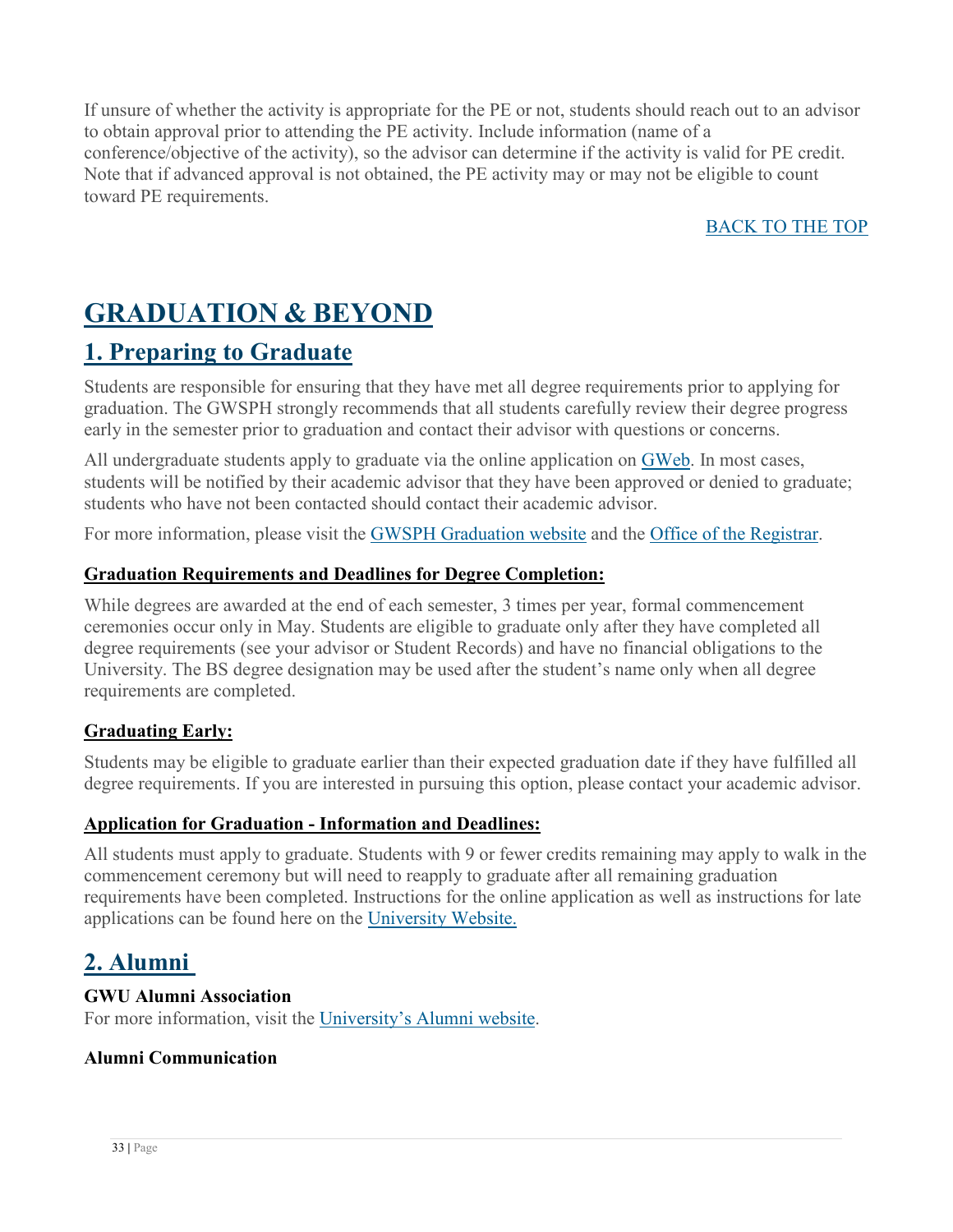Stay up to date on Milken Institute SPH events, job opportunities, featured alumni and other information through the Alumni Newsletter and [GW Public Health Alumni LinkedIn page.](https://www.linkedin.com/groups/4096989/profile)

To subscribe to the Alumni Newsletter, please make sure your preferred email address is up to date. You will automatically start receiving the Alumni Newsletter after graduation to your listed preferred email address.

## <span id="page-34-0"></span>**3. Alumni Course Audit Program**

The Alumni Course Audit Program allows GW alumni as well as DC residents 60 years of age and older who reside in the neighborhoods surrounding GW's Foggy Bottom and Mount Vernon campuses the opportunity to attend a wide selection of GW courses on a not- for-credit basis. For more information visit the [Alumni Course Audit Website.](https://alumni.gwu.edu/alumni-course-audit-program) Note: Only residential courses are available for alumni audit.

#### BACK TO THE TOP

# <span id="page-34-1"></span>**STUDENT LIFE & OTHER RESOURCES**

### <span id="page-34-2"></span>**1. Counseling Center**

University Student Center, Ground Floor • 800 21st Street, NW • Washington, DC 20052 Phone: 202- 994-5300 • Fax: 202-994-5267 • [counsel@gwu.edu](mailto:counsel@gwu.edu) • [Website](http://counselingcenter.gwu.edu/)

The GW University Counseling Center offers a wide variety of counseling services to students including individual counseling, group counseling, academic support, career counseling, referral information, and alcohol/drug services. The Counseling Center is available to both undergraduate and graduate students.

### <span id="page-34-3"></span>**2. Safety, Security & University Operating Status**

For up to date safety, security, and university operating status please visit: [http://campusadvisories.gwu.edu/.](http://campusadvisories.gwu.edu/) Important Phone Numbers:

GW Security Desk: 202-994-8800

[GW University Police](http://police.gwu.edu/) 202-994-6111

Note: due to the nature of the online programs, classes will generally not be affected by inclement weather.

### <span id="page-34-4"></span>**3. Student Organizations**

#### **Milken Undergraduate Student Association (MUSA)**

The [Milken Undergraduate Student Association \(MUSA\)](https://www.facebook.com/Milken-Undergraduate-Student-Association-MUSA-1766668506922803/) is an opportunity for interested undergraduate students to become more involved in the GWSPH community. Throughout the year, MUSA hosts several events for students, including career panels, networking events, fun exercise classes and more!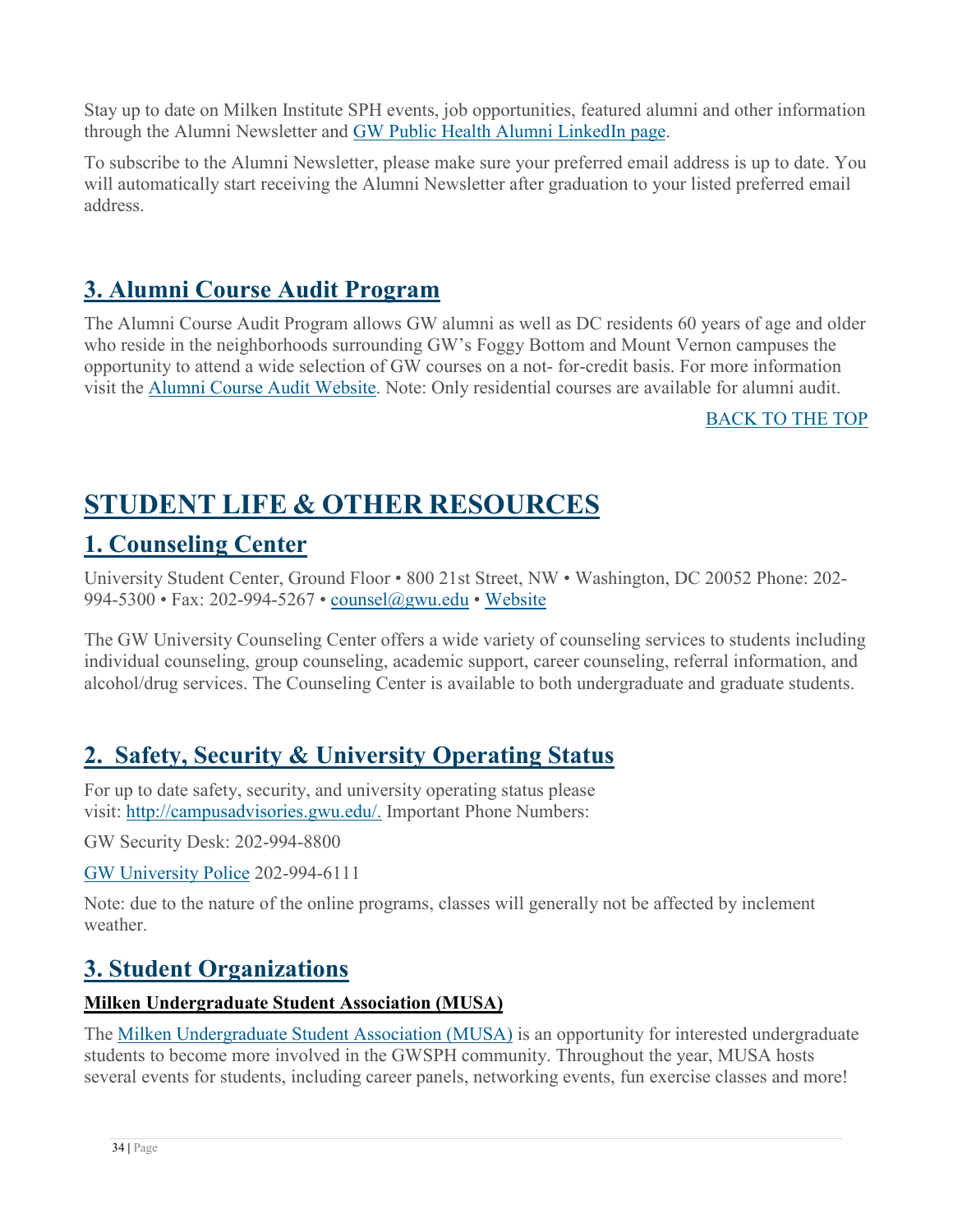#### **Public Health Student Association (PHSA)**

The [GW Public Health Student Association \(PHSA\)](https://www.facebook.com/pg/GWPHSA/about/?ref=page_internal) comprises current graduate and undergraduate students of the Milken Institute School of Public Health. PHSA organizes community service, networking, social, educational, and professional events. Joining the PHSA is an excellent opportunity for students to develop their interests in public health and to get involved in the DC and GW public health communities.

#### BACK TO THE TOP

# **Student Service Information/Website** Academic Resources for Athletes [https://gwsports.com/sports/2018/7/23/student-ath-ctr-gewa](https://gwsports.com/sports/2018/7/23/student-ath-ctr-gewa-student-ath-ctr-html.aspx)[student-ath-ctr-html.aspx](https://gwsports.com/sports/2018/7/23/student-ath-ctr-gewa-student-ath-ctr-html.aspx) Academic Technology <http://acadtech.gwu.edu/> Center for Career Services <http://careerservices.gwu.edu/> Student Life https://studentlife.gwu.edu/ Disability Support Services <https://disabilitysupport.gwu.edu/> First-Generation Students https://studentlife.gwu.edu/first-gen-united Gelman Library <https://library.gwu.edu/> GW Bookstore <http://www.bkstr.com/georgewashingtonstore/home> GWorld Card Services <https://gworld.gwu.edu/> Himmelfarb Library <http://himmelfarb.gwu.edu/> Information Technology Services <http://it.gwu.edu/> International Services Office <https://internationalservices.gwu.edu/> Multicultural Services https://mssc.gwu.edu/ Office of Military and Veteran Student Services <https://services.military.gwu.edu/> Printing Services <http://printing.gwu.edu/>

# **4. University Student Services Offices**